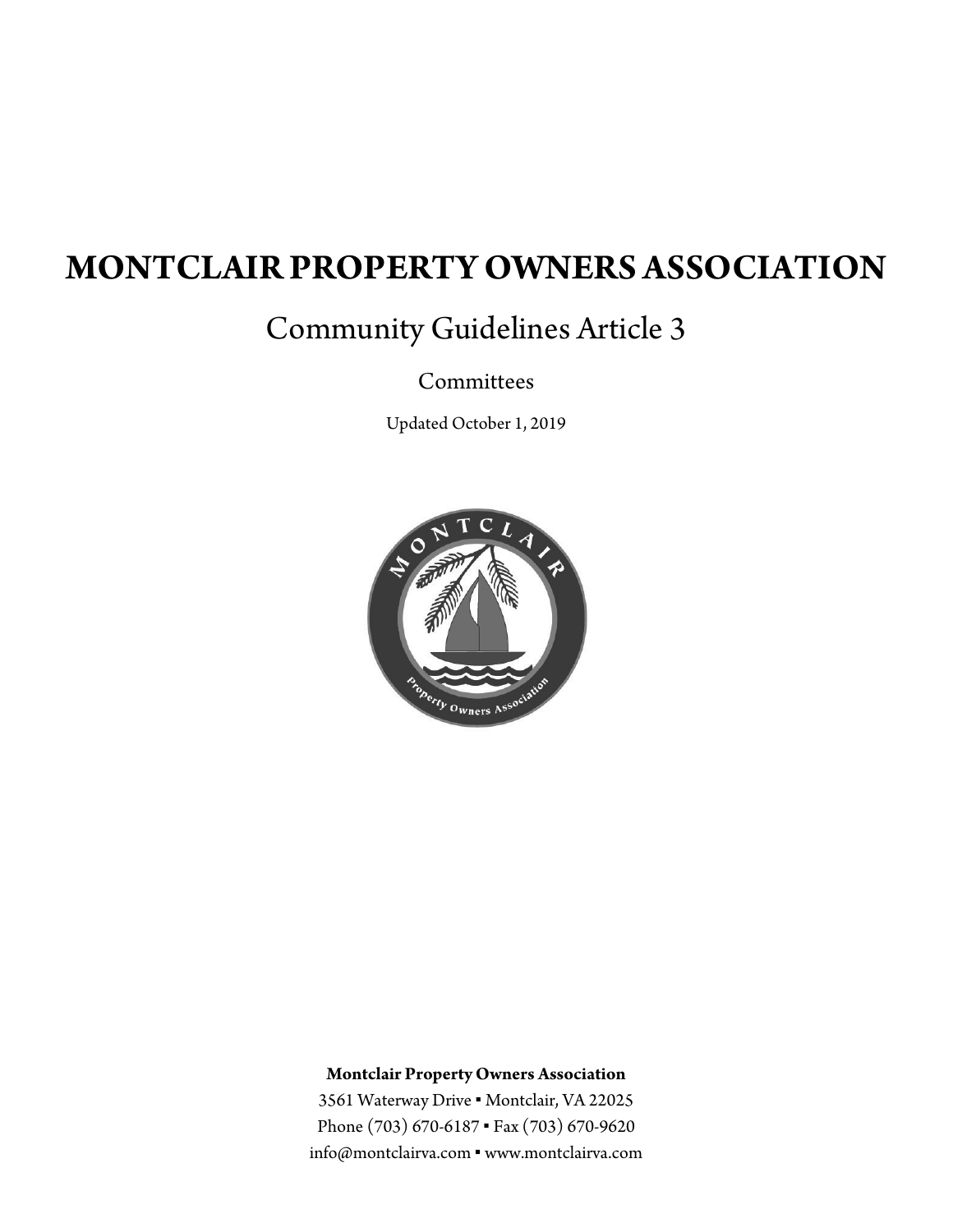*This page left intentionally blank.*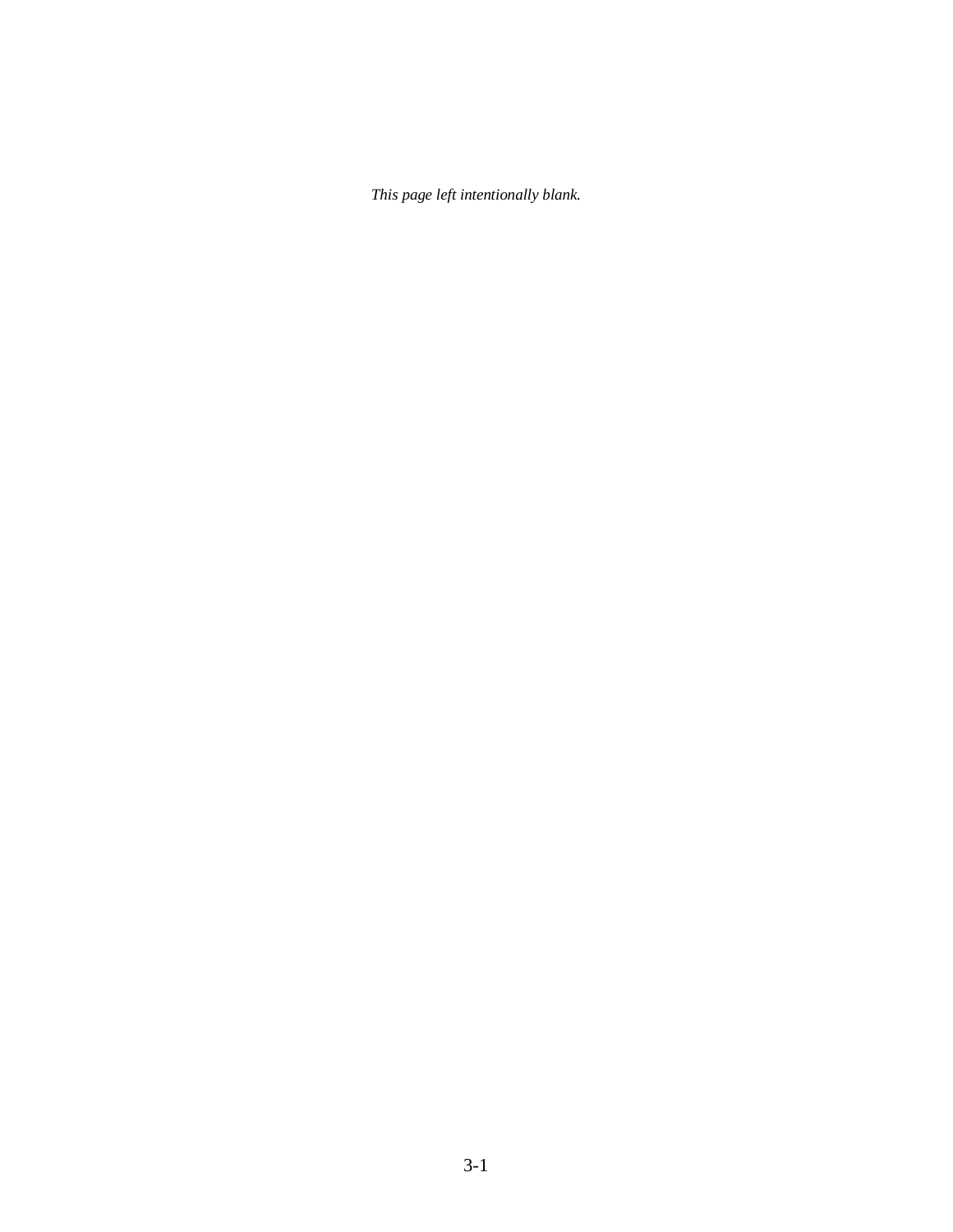# **MONTCLAIR PROPERTY OWNERS ASSOCIATION**

# **RESOLUTION**

# **ARTICLE 3, COMMUNITY GUIDELINES**

WHEREAS, Article 6, Section 6.2 of the Montclair Property Owners Association *Amended Deed of Dedication Agreement and Declaration of Covenants, Conditions and Restrictions* states, " The Board of Directors shall have the power to adopt, amend and repeal Rules, Regulations and Policies..."; and

WHEREAS, Article 4, Section 4.1 of the Montclair Property Owners Association *Bylaws* establishes that the "business and affairs of the Association shall be managed by the Board of Directors"; and

WHEREAS, it is the desire of the Board of Directors to provide a clear and concise compilation of policies and procedures by which committees accomplish their assigned tasks.

NOW THEREFORE BE IT RESOLVED, that the Montclair Property Owners Association Board of Directors approve Article 3 of the *Community Guidelines* as attached hereto:

**March 13, 1996 #96-056**

| <b>MARUE 19, 1770</b> |              | $\pi$ フV-VJV                                                                                   |
|-----------------------|--------------|------------------------------------------------------------------------------------------------|
| Amended:              |              |                                                                                                |
| 06/19/96              | #96-192      |                                                                                                |
| 07/17/96              | #96-214      |                                                                                                |
| 12/13/00              | #00-249      |                                                                                                |
|                       | $#00-250$    |                                                                                                |
|                       | #00-252      |                                                                                                |
|                       | #00-253      |                                                                                                |
|                       | $#00-254$    |                                                                                                |
| 06/12/02              | $#02 - 144$  | Enclosure 1 Covenants Charter, Landscape & Facilities Charter & Plan, Environs, Land and       |
|                       |              | Transportation Charter & Article 3, Enclosure 2 Architectural Appeals Board Charter & Business |
|                       |              | <b>Review Board Charter</b>                                                                    |
| 01/08/03              | $#03-006$    | Enclosure 1 <i>Montclairion</i> Charter                                                        |
| 11/12/03              | $#03 - 200$  | Enclosure 1 Lake Management Charter                                                            |
| 12/10/03              | $#03 - 223$  | Enclosure 1 <i>Montclairion</i> Charter                                                        |
| 01/12/05              | $\#05 - 008$ | <b>Enclosure 1 Election Committee Charter</b>                                                  |
| 10/12/05              | $#05 - 266$  | Enclosure 1 Budget and Finance Charter                                                         |
| 05/10/06              | $#06-020$    | <b>Enclosure 1 Security Committee Charter</b>                                                  |
| 03/14/07              | #07-028      | <b>Enclosure 1 Communications Committee Charter</b>                                            |
|                       | #07-029      | Enclosure 2 Montclair Publications Advisory Committee Charter                                  |
| 12/09/09              | #09-256      | Enclosure 1 Lake Management Committee Charter                                                  |
| 02/17/10              | #10-013      | 3.3.1 (c) Standing Committees (Community Events Committee) & Enclosure 1 Community             |
|                       |              | <b>Events Charter</b>                                                                          |
| 07/14/10              | $#10-113$    | 3.1.3 Attendance & 3.1.4 Voting Rights of Committee Members                                    |
| 03/09/11              | #11-044      | Enclosure 2 Montclair Publications Advisory Committee Charter                                  |
| 08/01/13              | $#13-154$    | Enclosure 2 Financial Appeals Board Charter                                                    |
| 11/13/13              | $#13 - 266$  | Enclosure 1 History Committee Charter                                                          |
| 01/08/14              | $#14-012$    | <b>Enclosure 1 Safety Committee Charter</b>                                                    |
| 02/12/14              | $#14-018$    | <b>Enclosure 2 Business Review Board Charter</b>                                               |
|                       | #14-032      | <b>Enclosure 1 Communications Committee Charter</b>                                            |
|                       | $#14-033$    | 3.3.1 (d) Standing Committees (Communications Committee)                                       |
| 03/12/14              | $#14 - 050$  | 3.3.1 (i) Standing Committees (Safety Committee)                                               |
|                       |              |                                                                                                |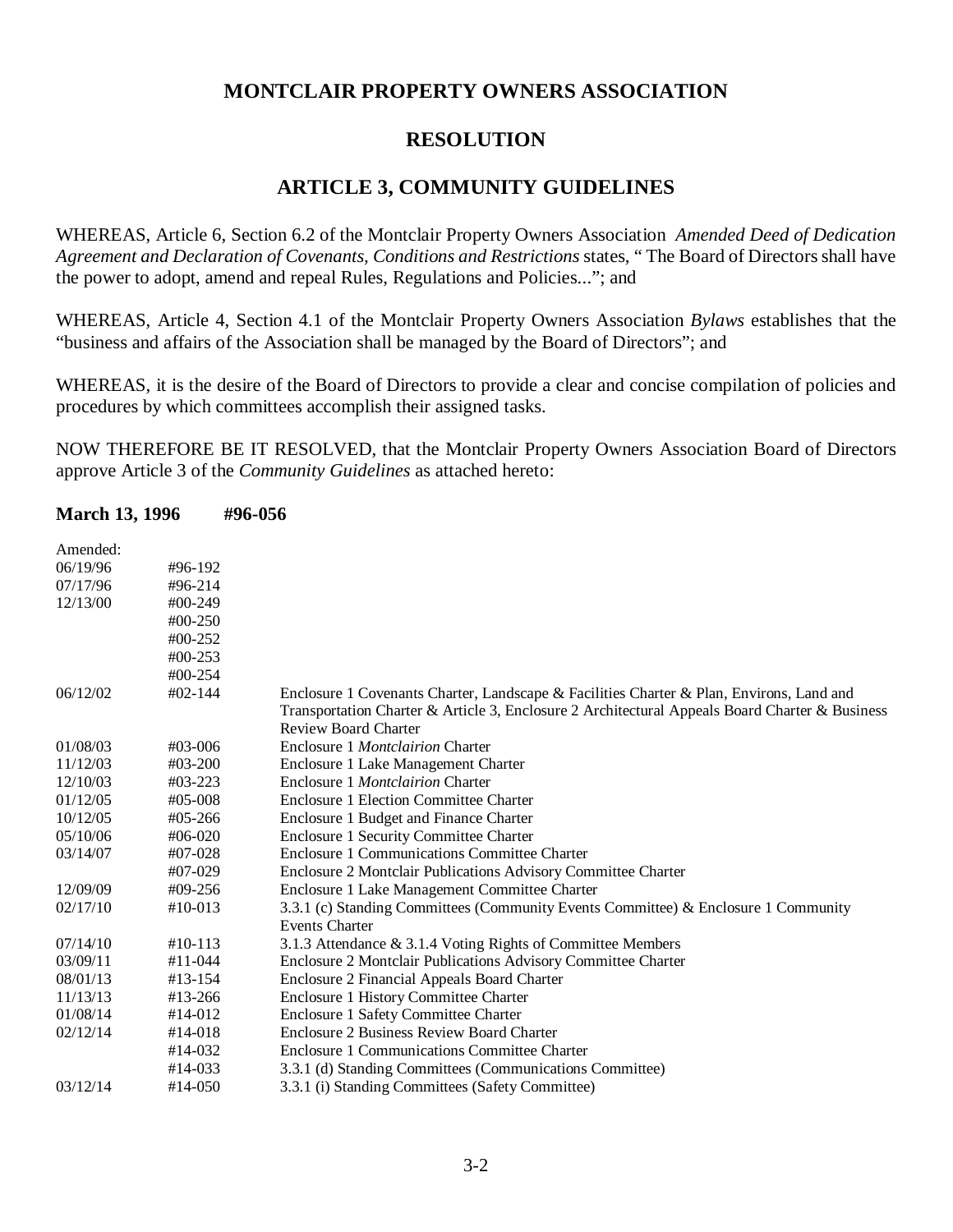| 04/09/14 | #14-075     | 3.3.1 (j) Standing Committees (Sub-Association) & Enclosure 1 Sub-Association Committee |
|----------|-------------|-----------------------------------------------------------------------------------------|
|          |             | Charter                                                                                 |
| 05/14/14 | #14-080     | 3.8.1 Participation                                                                     |
| 09/10/14 | #14-192     | Enclosure 1 Community Events Committee Charter                                          |
| 11/12/14 | #14-267     | Enclosure 1 Montclair Triathlon Charter                                                 |
| 01/14/15 | #15-018     | 3.2.7 Committee Members                                                                 |
|          | #15-019     | 3.8.1 Participation                                                                     |
| 05/13/15 | #15-140     | 3.2.7 Committee Members                                                                 |
| 03/09/16 |             | Enclosure 1 Community Events Committee Charter                                          |
| 03/14/18 | #18-047     | 3.1.3 Attendance                                                                        |
| 08/14/19 | Agenda Item | 3.3.1 (d) Standing Committees (Communications Committee)                                |
| 08/14/19 | Agenda Item | 3.3.1 (i, j, k) Standing Committees (PELT)                                              |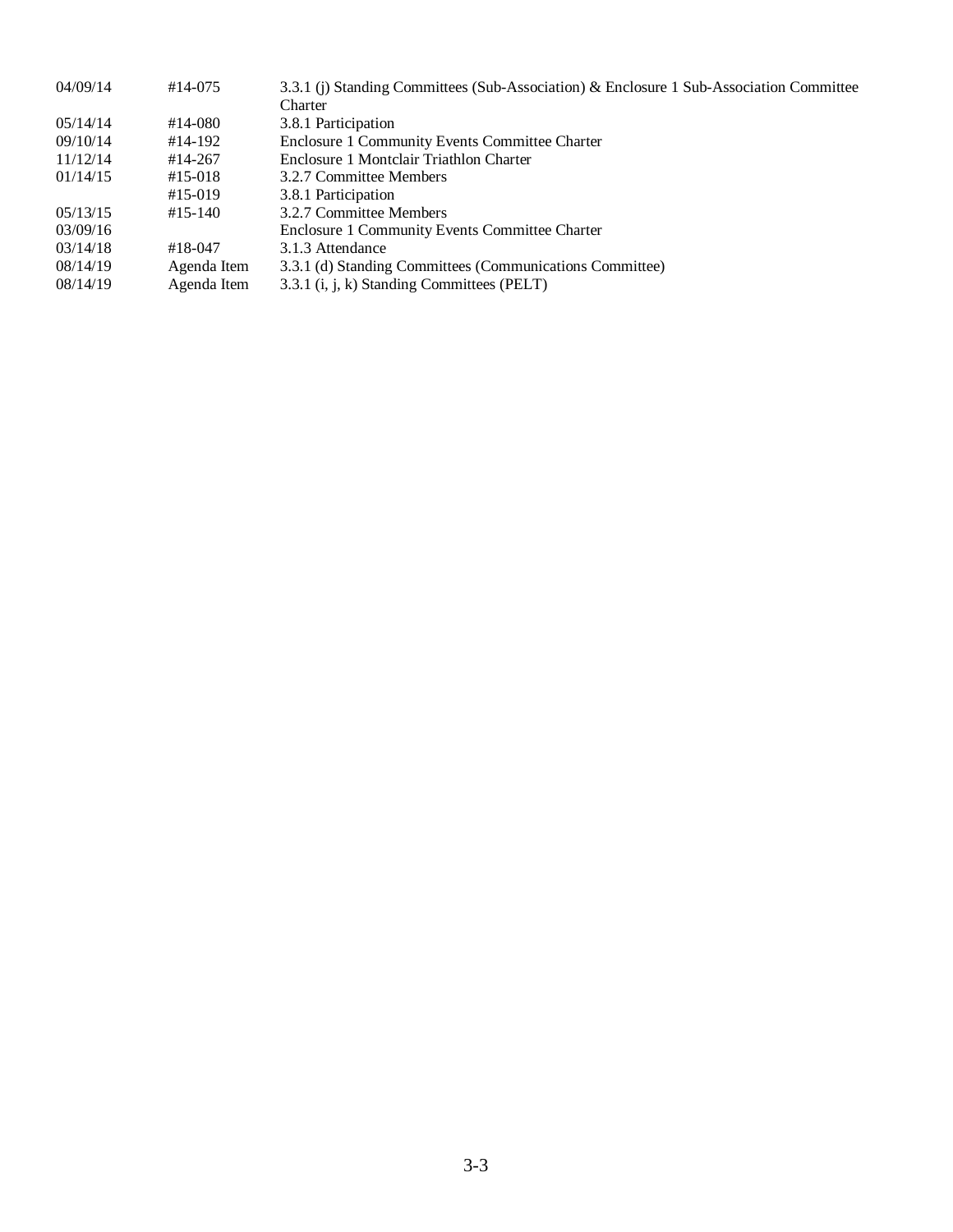# **Article 3 TABLE OF CONTENTS**

### **Section 3.1 General**

|  | $3 - 6$ |
|--|---------|
|  | $3-6$   |
|  | $3-6$   |
|  | $3-6$   |
|  | $3 - 6$ |

### **Section 3.2 Definitions**

|        | месити это репинент |         |
|--------|---------------------|---------|
| 3.2.1  |                     | 3-6     |
| 3.2.2  |                     | $3 - 6$ |
| 3.2.3  |                     | $3 - 6$ |
| 3.2.4  |                     | $3 - 6$ |
| 3.2.5  |                     | $3-6$   |
| 3.2.6  |                     | $3-6$   |
| 3.2.7  |                     | $3-6$   |
| 3.2.8  |                     | $3-6$   |
| 3.2.9  |                     | $3 - 7$ |
| 3.2.10 |                     | $3 - 7$ |
|        |                     | $3 - 7$ |
|        |                     | $3 - 7$ |

### **Section 3.3 Types of Committees**

|                                                                     | $3 - 7$ |
|---------------------------------------------------------------------|---------|
| 3.3.2 Initial Construction Sub-Committee of the Covenants Committee | $3 - 8$ |
|                                                                     | $3 - 8$ |
|                                                                     | $3 - 8$ |

### **Section 3.4 Line of Communication**

| 3.4 |  |  |
|-----|--|--|
|-----|--|--|

# **Section 3.5 Relationship of the Board to Committees**

|  | $3-9$ |
|--|-------|
|  | $3-9$ |
|  | $3-9$ |
|  | 3-9   |

### Section 3.6 Relationship with the Agent

| $\sim$<br>3.6 |  |  |  |  |
|---------------|--|--|--|--|

### Section 3.7 Responsibilities of Standing and Ad Hoc Committees

|  | $3-10$ |
|--|--------|
|  | $3-10$ |
|  | $3-10$ |
|  | $3-10$ |
|  | $3-10$ |

### **Section 3.8 Committee Meetings**

| 3.8.2 |  |
|-------|--|
|       |  |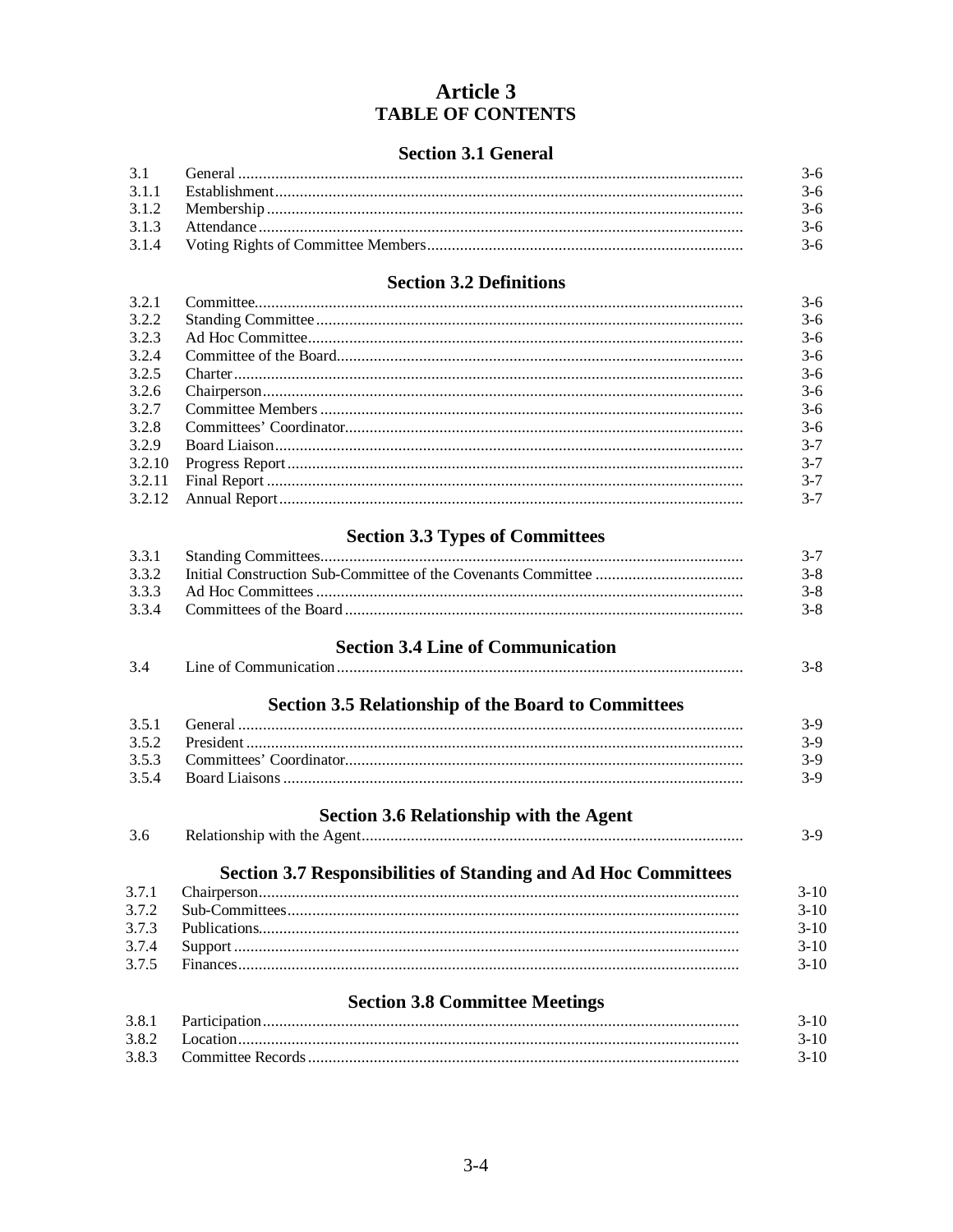# **Section 3.9 Reports**

| 3.9.1 |  |
|-------|--|
| 3.9.2 |  |
| 3.9.3 |  |

# **Section 3.10 Briefings**

| 3.10 |  |
|------|--|

# **Enclosures**

| 1              |                                                                         |          |  |
|----------------|-------------------------------------------------------------------------|----------|--|
|                | a.                                                                      | $3-12$   |  |
|                | b.                                                                      | $3 - 14$ |  |
|                | c.                                                                      | $3 - 15$ |  |
|                | d.                                                                      | $3 - 16$ |  |
|                | e.                                                                      | $3-18$   |  |
|                | f.                                                                      | $3-19$   |  |
|                | g.                                                                      | $3 - 20$ |  |
|                | h.                                                                      | $3-22$   |  |
|                | i.                                                                      | $3 - 23$ |  |
|                | Planning, Environs, Land Use and Transportation Committee Charter<br>1. | $3 - 25$ |  |
|                | k.                                                                      | $3 - 26$ |  |
|                |                                                                         | $3 - 27$ |  |
| $\overline{2}$ |                                                                         |          |  |
|                | a.                                                                      | $3 - 28$ |  |
|                | b.                                                                      | $3-29$   |  |
|                | c.                                                                      | $3 - 30$ |  |
|                | d.                                                                      | $3 - 31$ |  |
| 3              |                                                                         | $3 - 32$ |  |
| 4              |                                                                         | $3 - 33$ |  |
| 5              |                                                                         | $3 - 34$ |  |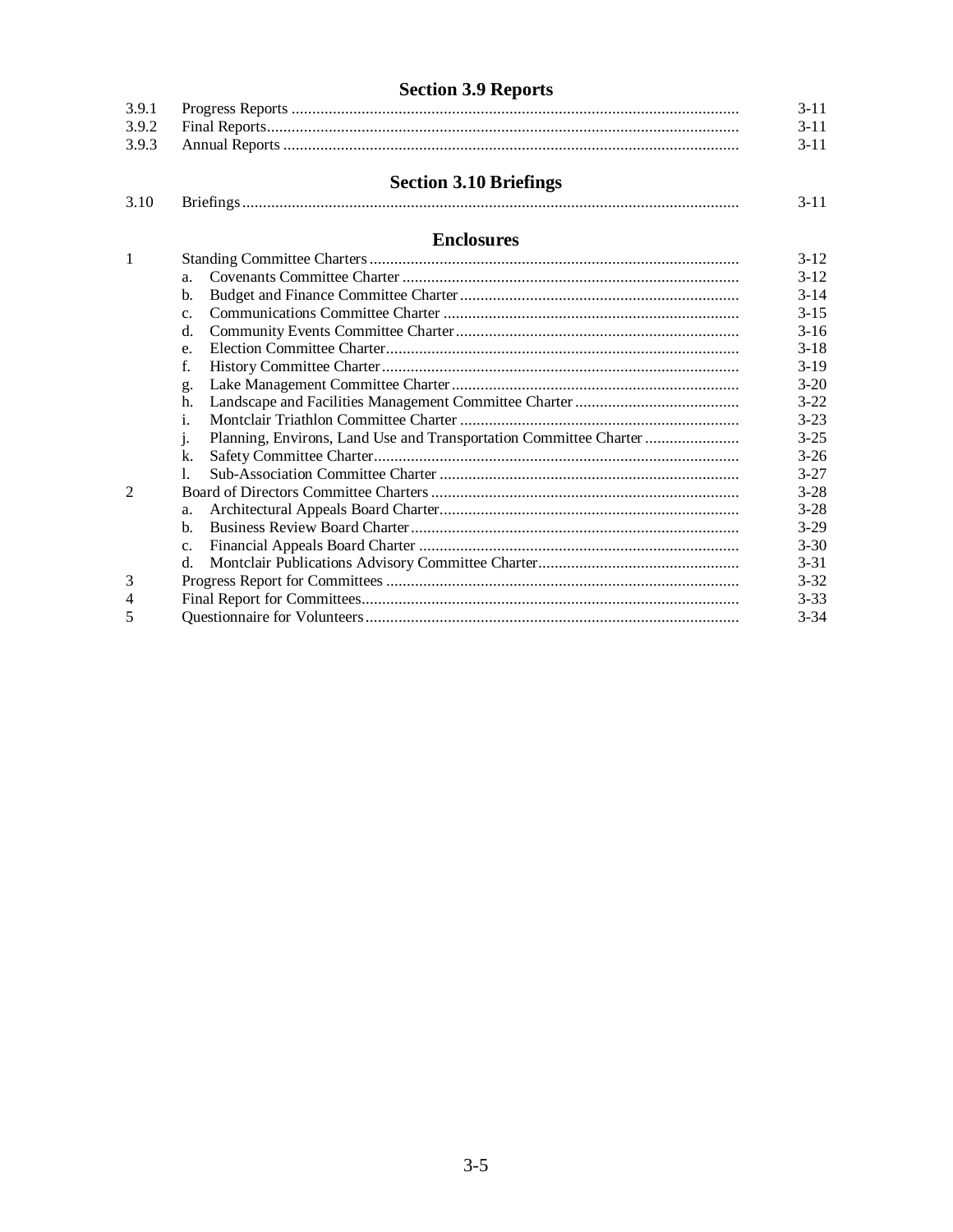### **ARTICLE 3 COMMITTEES**

- **3.1 General.** There is a need from time to time to establish committees to complete specific tasks of the Association. Some of these committees will be of long duration and others on an ad hoc basis. The fulfillment of the Association's responsibilities is charged to the BOD by the membership. Therefore, it is prudent for the BOD to establish certain guidelines under which appointed committees will accomplish their assigned tasks.
- 3.1.1 Establishment. Committees are established under the authority of and in accordance with the Association Documents, or at the direction of the BOD.
- 3.1.2 Membership. Membership on committees is open to all residents of Montclair, i.e., a property owner in good standing. However, at least one committee member shall be a member of the MPOA. In the case of the Election Committee, all committee members shall be members of MPOA, but no committee member may be an active candidate for the Board of Directors or an immediate family member, significant other, management company employee or their immediate family members.
- 3.1.3 Attendance. Attendance of committee members at monthly or scheduled committee meetings is vital to conduct business and vote on actions pending before the committee. Since quorum is required to vote on actions during a meeting, the following rules will apply to all Committees. Any member who has missed two-consecutive meetings will be considered inactive and not considered in determining quorum. Any member of the committee who misses half of the yearly meetings will no longer be considered a member of the committee. It will be the responsibility of the chairman to keep track of meeting attendance; a committee member may request an appeal to the attendance guideline (i.e., medical emergency, Temporary Duty, Military Orders, etc.) through request to the committee chairperson. The request for appeal will be recorded in meeting minutes and duly reported to the Board of Directors.
- 3.1.4 Voting Rights of Committee Members. If two persons from the same residence are members of a committee, each is entitled to vote on matters coming before the committee. A member of a committee shall be entitled to one vote regardless of the number of lots owned.

### **3.2 Definitions.**

- 3.2.1 Committee. An organization established by the MPOA Association Documents or by the BOD to perform certain assigned tasks.
- 3.2.2 Standing Committee. A committee established to perform long-term or continuous tasks.
- 3.2.3 Ad Hoc Committee. A committee established by the BOD to address a specific issue.
- 3.2.4 Committee of the Board. A committee made up of Board members appointed by the President and tasked with functions that fall under the BOD's purview.
- 3.2.5 Charter. A brief formal document, which outlines the assigned objectives and tasks of committees. The charter is effective when it is approved by a majority vote of the BOD present and voting at a meeting of the Board.
- 3.2.6 Chairperson. That member of the committee who is appointed by the President to lead the committee. In the case of the Election Committee, the Chairperson shall be a member of the Association, but not a member of the Board, an active candidate for the Board, or an immediate family member of a Board member or active candidate for the Board.
- 3.2.7 Committee Members. An MPOA member in good standing and who is properly designated to be a participant of a committee. Members of the Board will normally not be appointed as committee members. With the exception of the Covenants Committee, Budget and Finance Committee, and Election Committee, residents in the homes of Members in good standing may participate in standing or ad hoc committees in an advisory capacity.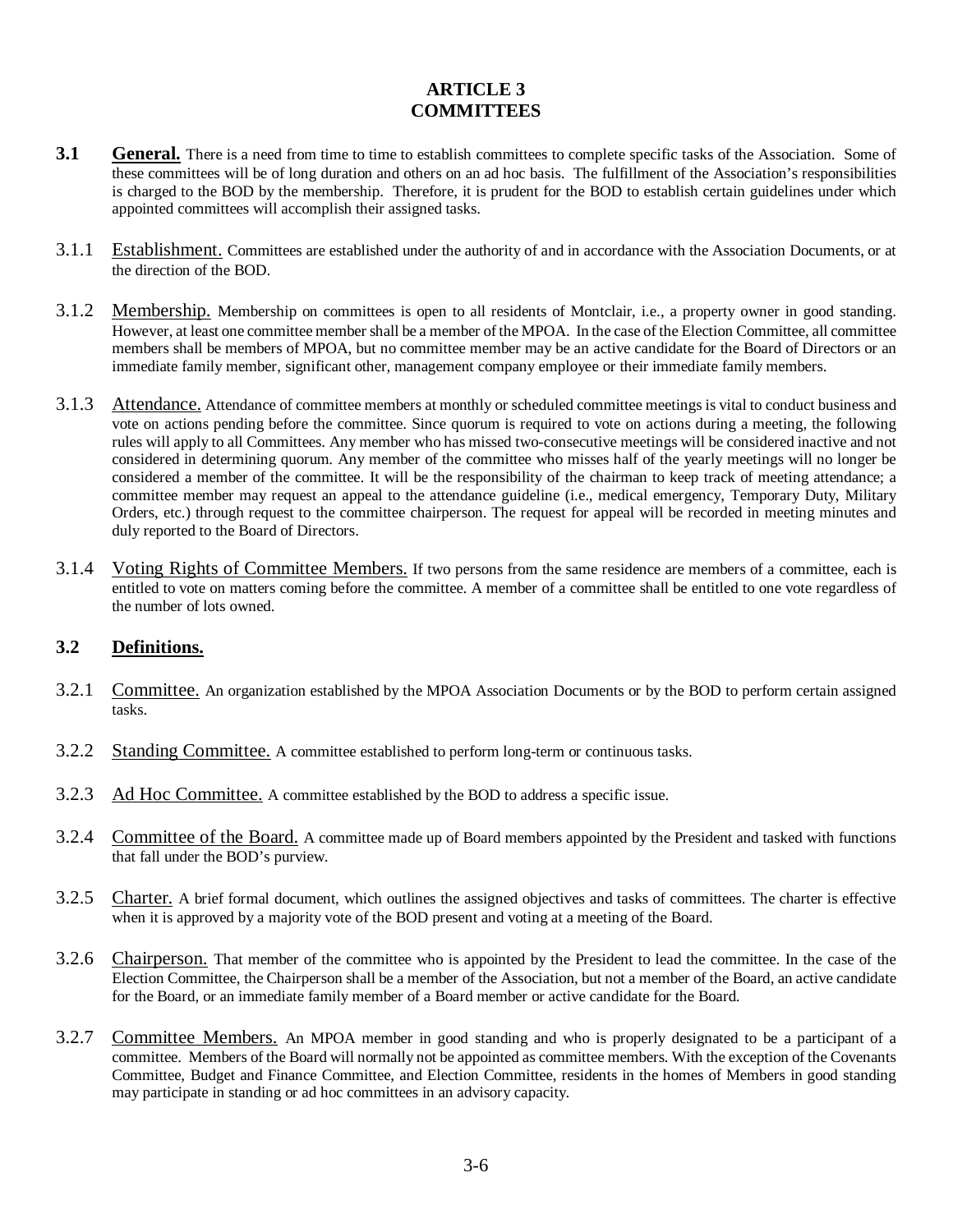- 3.2.8 Committees' Coordinator. A collateral duty of a Board member, with responsibility for coordination of the efforts of Standing and Ad Hoc Committees.
- 3.2.9 Board Liaison. A collateral duty of a Board member, with responsibility for providing advice regarding Board policy to a specific committee. In the case of the Election Committee, the Board Liaison shall not be an active candidate for the Board of Directors or an immediate family member, significant other, management company, or other immediate family members or significant others.
- 3.2.10 Progress Report. A detailed report (oral or written) of activities and progress made toward completion of a specific task.
- 3.2.11 Final Report. A report documenting actions taken to complete a specific task. The final report should detail cost figures or earnings for the task, specific problems encountered in completing the task, recommendations for commendations by the BOD for volunteers, staff members, or civic organizations, recommendations for future efforts, and should include copies of any publications generated as a part of the task.
- 3.2.12 Annual Report. A brief oral report made to the MPOA Membership at the Annual Meeting that outlines the major tasks and accomplishments of the committee during the fiscal year.
- **3.3 Types of Committees.** There are three basic types of committees: Standing Committees, Ad Hoc Committees, and Committees of the Board.
- 3.3.1 Standing Committees. "Standing Committees" are organizations established by the Association Documents or by the BOD to perform long-term or continuous tasks. At present, the Standing Committees are:
	- a. **Covenants Committee (CC)** Through the Covenants Administrator; the CC receives and reviews all requests for alterations and additions made on or to existing structures and lots which have been conveyed to a homeowner. In carrying out its responsibilities, the CC strives to preserve the natural beauty of Montclair, maintain and enhance property values, and ensure that all modifications adhere to your protective covenants;
		- 1. **Modifications Subcommittee –** Charged with ensuring that proposed exterior alterations comply with the objectives set forth in the covenants. This involves regular and systematic review of all Property Improvement Request (PIR) applications for exterior alterations submitted by members;
		- 2. **Initial Construction Subcommittee –** Charged with reviewing new construction applications by builders and developers.
	- b. **Budget and Finance Committee** The budget submitted annually for approval by the membership at the annual meeting is developed by the Budget & Finance Committee. The budget is developed to ensure sufficient funds are programmed into the annual operating budget, adequate reserve funds are retained, and to make recommendations to the Board of Directors concerning the establishment of formal policy related to the financial management of the Association;
	- c. **Community Events Committee** The Community Events Committee sponsors traditional community-wide events, such as Montclair Day,  $4<sup>th</sup>$  of July Celebration, and Oktoberfest. The Community Events Committee pursues the enhancement of community spirit and continually seeks additional opportunities to provide for the enjoyment of Montclair residents;
	- d. **Communications Committee –** The Communications Committee provides creative and technical methods to enhance all avenues of communications within the community as well as between the BOD and members of the association. The committee also suggests methods of facilitating information flow from sources outside of the Montclair community. These avenues of communication include but are not limited to the MPOA web site, the MPOA Facebook page, the *Montclairion*, FRSConnect, mailings, and community bulletin boards.
	- e. **Election Committee**  The Election Committee oversees the election process at Annual Meetings and Special Meetings. Committee members provide recommendations on policies and rules governing the orderly and accurate registration of voters/proxies/ballots monitor the casting, collecting, and tallying of votes for the election of the Board of Directors, the adoption of the budget and other issues brought before the community for a vote;
	- f. **Lake Management Committee (LMC)** –The purpose of this committee is to oversee and manage lake dredging, maintenance of the dam, and lake ecology;
	- g. **Landscape and Facilities Management Committee (LFMC)** The purpose of the committee is to oversee and manage the landscaping, improvements, and maintenance of facilities, structures, and common areas within Montclair;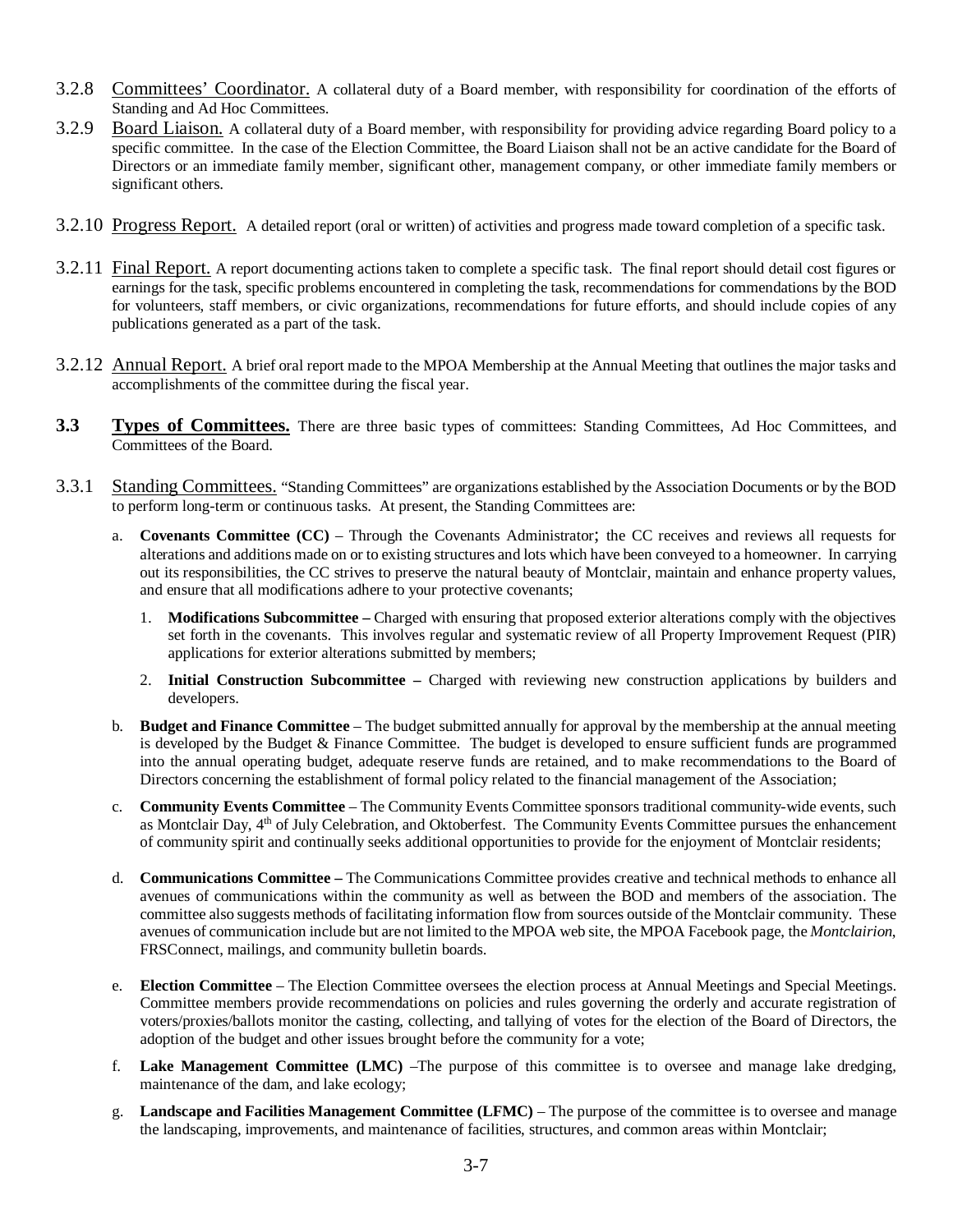### 3.3.1 Standing Committees (continued)

h. **Safety Committee** – The Safety Committee provides review of policies, safety procedures, related statistical data and communication of such to the MPOA membership and makes input to the BOD to enhance and maintain safety within the community. Recommendations and actions of the Committee are to promote and support safety awareness and membership participation in programs such as Neighborhood Watch, general safety measures and crime prevention; and

Each committee is governed by a charter, which has been approved by the BOD. Charters for Standing Committees may be found in Enclosure (1) of this Article. Each Standing Committee shall review its charter annually and make any recommendation for changes to the BOD. Charters remain in effect until modified or cancelled by the BOD.

- 3.3.2 Initial Construction Subcommittee of the Covenants Committee. The Initial Construction Subcommittee, which has jurisdiction over original construction within Montclair, is comprised of five members, appointed by the President with the approval of the Board. Section 7.2(a) of the Amended Declaration outlines the authority and jurisdiction of the Initial Construction Subcommittee.
- 3.3.3 Ad Hoc Committees. "Ad Hoc Committees" are established by the BOD to address a specific problem. Ad Hoc Committees may only be established by the BOD. Ad Hoc Committees may be chartered or charged verbally by the President. That charge shall be documented by the President in a memorandum to the BOD. The charter or memorandum outlining a verbal charge for Ad Hoc Committees shall be maintained by the Association.
- 3.3.4 Committees of the Board. There are certain tasks that the Board may not delegate, but which are not conducive to being handled by the Board acting as a Committee of the Whole. Therefore, certain "Committees of the Board" have been established to handle these tasks. Committees of the Board are:
	- a. Architectural Appeals Board (AAB) The AAB must have three members whose terms are for three months that are staggered throughout the year;
	- b. Business Review Board (BRB); and
	- c. Montclairion Advisory Committee.

The President shall designate the chairperson and members of these committees. Membership shall generally rotate during the MPOA fiscal year. Charters for Committees of the Board may be found in Enclosure (2) of this Article. As with Standing Committees, these charters must be approved by the BOD and remain in effect until modified or cancelled by the BOD.

**3.4 Line of Communication.** The BOD shall communicate with its committees, via the chairperson, through the Committees' Coordinator and the Board Liaisons. However, the Board may deal directly with any committee at any time the Board deems it necessary. Similarly, any chairperson may request to meet with the Board. Requests for personnel support and equipment are to be made by the chairperson to the Community Manager. The Community Manager is charged with assigning priorities to all requests for support and will keep a record of those requests and any action taken. This record will be included as part of the Manager's Report at the Monthly Meeting of the BOD.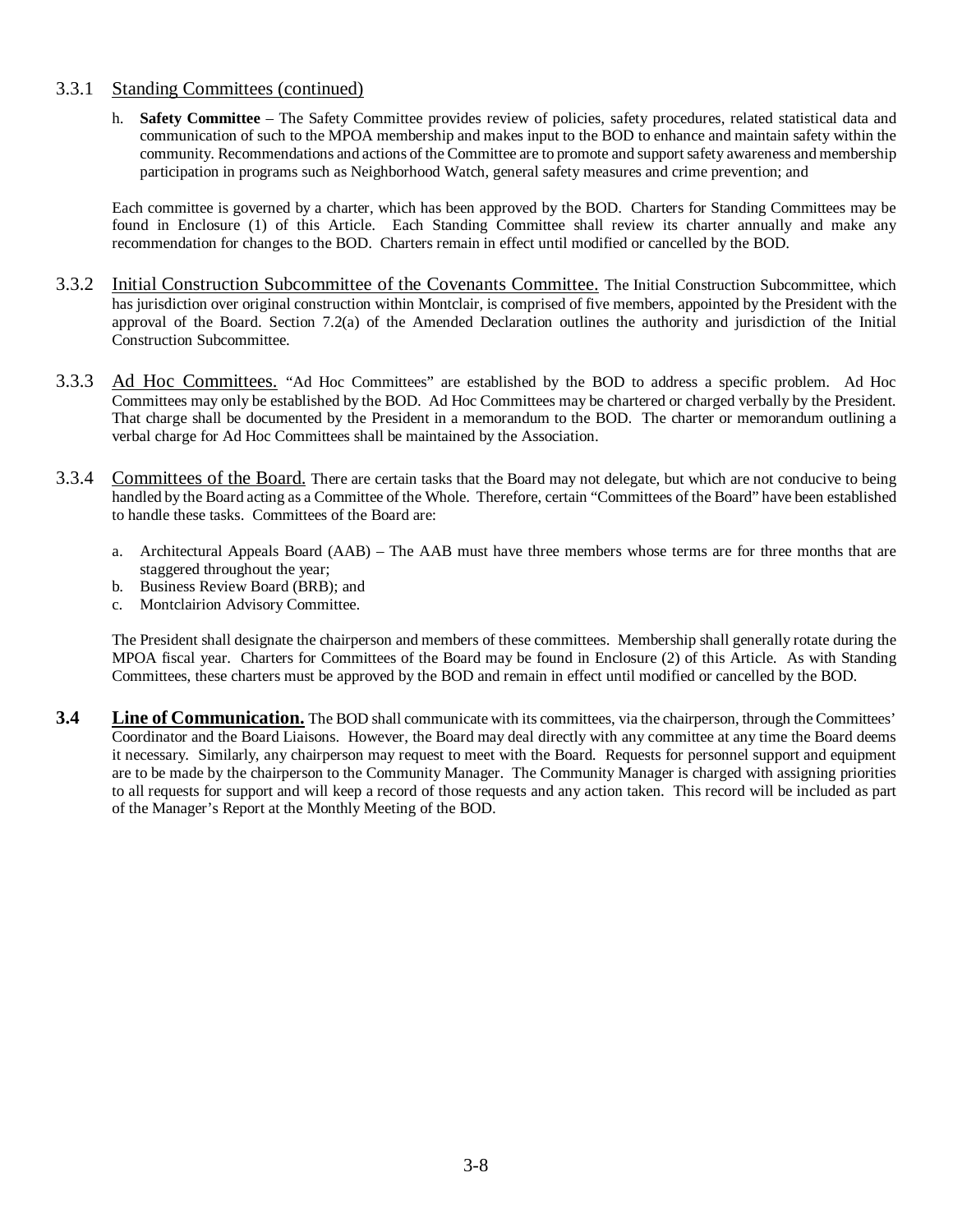### **3.5 Relationship of the Board to Committees.**

- 3.5.1 General. The BOD desires and encourages committees to provide advice and recommendations on all matters falling within a particular committee's area of concern and expertise to the Board.
- 3.5.2 President. The President is charged with the overall operations of the Association of which committee activities are a part. In this capacity the President is an ex officio member of every committee with the exception of the Election Committee. Responsibilities of the President include:
	- a. Ensure that each committee charter is approved by the Board;
	- b. Designate which member of each committee is appointed as chairperson;
	- c. Appoint the Committees' Coordinator and individual Board Liaisons; and
	- d. Ensure that the activities of committees are appropriately coordinated by the Committees' Coordinator and supported by the Agent.

The President may elect to retain the responsibilities and duties of the Committees' Coordinator and has the sole discretion in determining whether or not to fill the positions of Board Liaisons.

- 3.5.3 Committees' Coordinator. The duties of Committees' Coordinator shall generally be charged to the Second Vice President, if such a position is established during a given term of the BOD. The Committees' Coordinator is responsible for the coordination of all committees established by the Association Documents or the BOD, with the exception of the Committees of the Board. As such, he or she will direct the operations of the committees and issue appropriate instructions required to ensure the committees accomplish objectives assigned by the BOD, as set forth by the approved charters or verbal instructions. Specific responsibilities include:
	- a. Establish and maintain direct contact with the chairperson of each committee;
	- b. Coordinate the activities of the committees and Agent, ensuring the objectives of their assigned charter or verbal instructions are accomplished;
	- c. Ensure all committees report regularly to the BOD concerning their activities;
	- d. Ensure all final reports of committees are complete prior to forwarding to the BOD for approval;
	- e. Make a recommendation to the Board annually during the month of April as to which committees should be continued;
	- f. Ensure that a record be kept concerning each committee. As a minimum, the following will be included:
		- 1. Charter;
		- 2. Membership roster, including the chairperson;
		- 3. Progress Reports;
		- 4. Final Reports;
		- 5. Annual Reports;
		- 6. Board actions; and
		- 7. Financial record of any funded activity;
	- g. Appoint members to the Standing and Ad Hoc Committees, with the exception of the Covenants Committee and the Initial Construction Subcommittee and Election Committee. Provide recommendations to the President on chairperson appointments; and
	- h. Provide recommendations to the Board for appointments to the Covenants Committee and the Initial Construction Subcommittee and Election Committee.
- 3.5.4 Board Liaisons. Board Liaisons, when named by the President, are responsible for the following:
	- a. Working closely with the committee chairperson, providing advice to their specific committee regarding Board policies, and any additional direction that is deemed necessary or is provided by the BOD from time to time;
	- b. Keep track of all actions directed by the BOD to their specific committee until the action is completed. Advise the BOD of any outstanding action items; and
	- Forward to the BOD any requests from a committee chairperson for direction or action by the BOD.

In the event that Board Liaisons are not named, the Committees' Coordinator shall fulfill the responsibilities of the Board Liaisons.

**3.6 Relationship with the Agent.** The Agent provides support to all committees and assists the Committees' Coordinator in coordinating efforts of committees. The Community Manager sets the daily priorities for the on-site staff. The Agent shall bring to the prompt attention of the President any request for support by a committee that is beyond staff capabilities or the scope of the Agent's contract.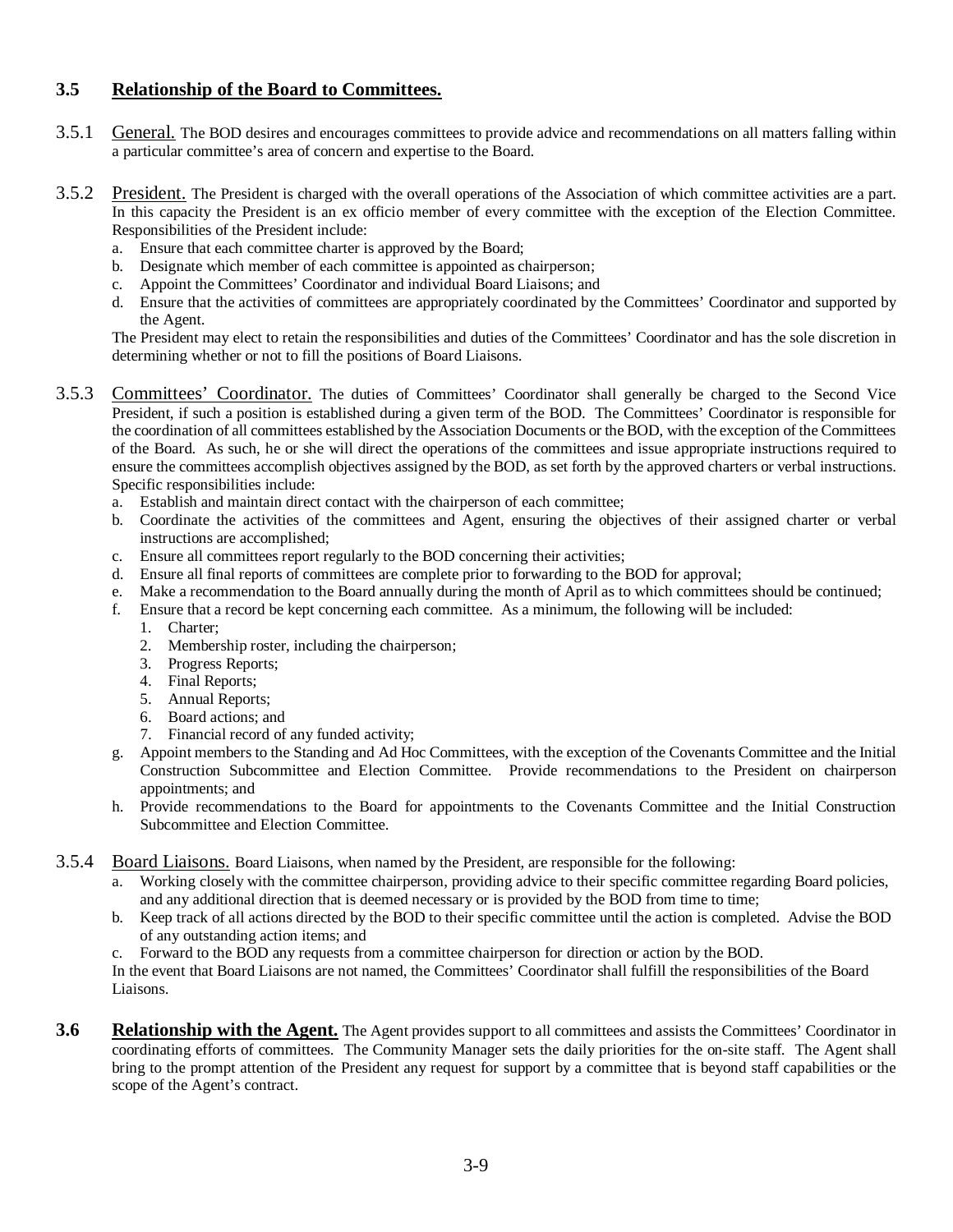- **3.7 Responsibilities of Standing and Ad Hoc Committees.** Each member of a committee is responsible for assisting the chairperson in accomplishing the tasks assigned to the committee.
- 3.7.1 Chairperson. The chairperson of each committee is appointed by the President of the BOD. Responsibilities of the chairperson are:
	- a. Conduct the affairs of the committee in accordance with the approved charter;
	- b. Ensure that meetings are held as often as required, but not less than quarterly;
	- c. Ensure that minutes are kept and that reports and briefings are made when required;
	- d. Ensure that all external action, including any correspondence, is coordinated through the Committees' Coordinator or the Agent;
	- e. Ensure that all action of the committee is non-partisan when dealing with federal, state, county, or local governmental entities or their representatives;
	- f. Ensure that recommendations to the BOD on any given course of action include dissenting opinion(s) voiced by committee members; and
	- g. Make recommendations for new committee members to the Committees' Coordinator.
- 3.7.2 Sub-Committees. Sub-committees may be established by a committee, with approval of tasks and membership made by the Committees' Coordinator. When necessary, Sub-committee charters or memoranda of tasking will be approved by the committee.
- 3.7.3 Publications. All materials for publication by committees must be submitted in draft form to the Community Manager for appropriate action. The Community Manager will be responsible for editing and seeking appropriate approval of the publication. Distribution of the document will be determined by the Community Manager in consultation with the committee, or by the BOD, as appropriate.
- 3.7.4 Support. Committees should utilize their own members to be as self sufficient as possible. Staff support should be considered as a back up to the committees. Committees shall seek to provide their own routine report preparation and distribution. Requests for staff support shall be made to the Community Manager on a timely basis to allow for prioritization of personnel time.
- 3.7.5 Finances. Committees shall not incur expenses without prior approval of the Board, unless it is specifically outlined in the approved Annual Budget and coordinated through the Community Manager. All expenditures of funds and collection of any income shall be done in coordination with the Treasurer of the Association.
- **3.8 Committee Meetings.** Meetings will be scheduled by the chairperson at least quarterly or as often as necessary to accomplish the assigned tasks and objectives in the timeframes set forth in the activity plan. All meetings will be regulated by an agenda that is established by the chairperson based upon recommendations of the committee members prior to the meeting.
- 3.8.1 Participation. Participation at committee meetings is limited to committee members, guests specifically invited by the committee, and Members who have actions pending before the committee (such as an individual with a Property Improvement Request to be considered at a meeting of the Covenants Committee). Other MPOA members may attend meetings. However, the deliberations of the Architectural Appeals Board and the Home Business Review Board are held in closed session. The President is an ex officio member of all Standing and Ad Hoc Committees, with the exception of the Election Committee. The Treasurer is an ex officio member of the Budget and Finance Committee. The Committees' Coordinator, Board Liaisons and Covenants Administrator may participate in committee meetings in an advisory capacity.
- 3.8.2 Location. All committee meetings shall be held within Montclair, unless otherwise agreed upon by a majority of the committee membership. Committees are strongly encouraged to hold their meetings in the MPOA building.
- 3.8.3 Committee Records. Records of committee meetings, activities, actions, and finances will be maintained by the chairperson. A copy of all correspondence, final reports, and annual reports will also be maintained. All committee records will be available to members upon request except/unless protected or not required to be available for examination pursuant to the Virginia Property Owners' Association Act – §55-510.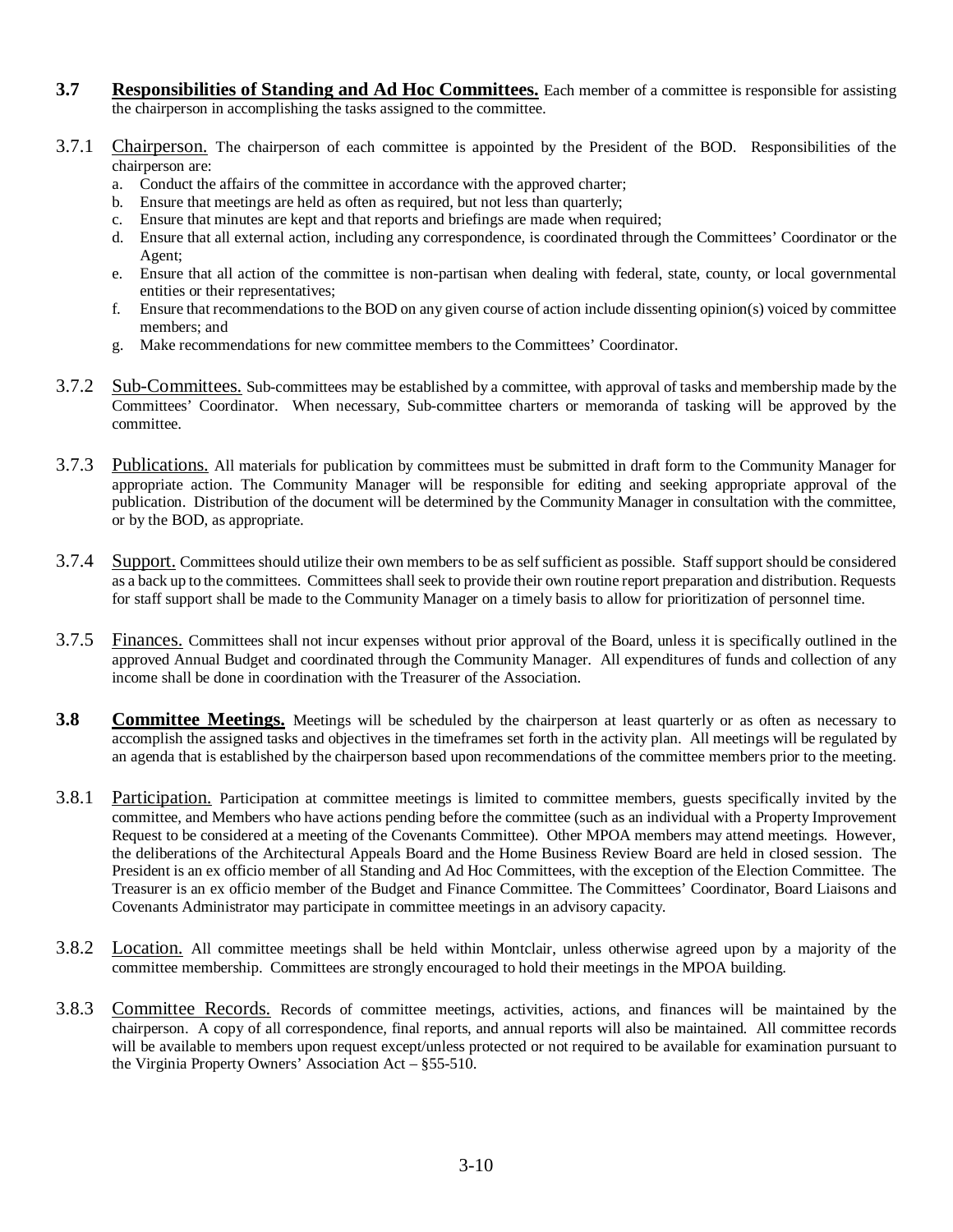### **3.9 Reports.**

### 3.9.1 Progress Reports.

- a. **Submission.** Reports on a committee's activities should be submitted by the chairperson to the BOD as appropriate. The Committees' Coordinator will review and evaluate the progress of the committee and make recommendations, as necessary, to the BOD.
- b. **Content.** Progress Reports should be used to advise the BOD of completed actions pertaining to a specific task which were accomplished since any preceding report. The report should highlight any problem areas requiring the assistance of the BOD, the Committees' Coordinator, or the Agent.
- c. **Report Format.** A sample format for a written Progress Report is provided as enclosure (3). Oral reports should follow the same basic outline.

### 3.9.2 Final Reports.

- Submission. A final written report should be submitted by the chairperson to the BOD through the Committees' Coordinator following completion of any specific task.
- b. **Content.** The Final Report should include a summation of all actions required to complete a specific task, any funding requirements or earnings generated by the task, recommendations for commendations by the BOD to individuals or organizations for actions related to the task, recommendations on future efforts, and copies of any publications resulting from the task.
- c. **Report Format.** A sample format for Final Report is provided in enclosure (4).
- 3.9.3 Annual Reports. Annual Reports are brief verbal reports made by the chairperson of each Standing Committee to the Membership at the Association's Annual Meeting. Ad Hoc Committees may also be asked to submit an Annual Report. This report should highlight the major activities of the committee during the preceding year. The chairperson shall provide a written draft of the Annual Report to the Board, via the Committees' Coordinator one month prior to the Annual Meeting.
- **3.10 Briefings.** Verbal briefings to the BOD by committee chairs should be scheduled on a quarterly basis, or when basic policy decisions by the Board are required for the committee to accomplish its tasks, or when the committee is required to present various courses of action to the BOD for a decision. All briefings will be scheduled through the Committees' Coordinator, with support from the Community Manager.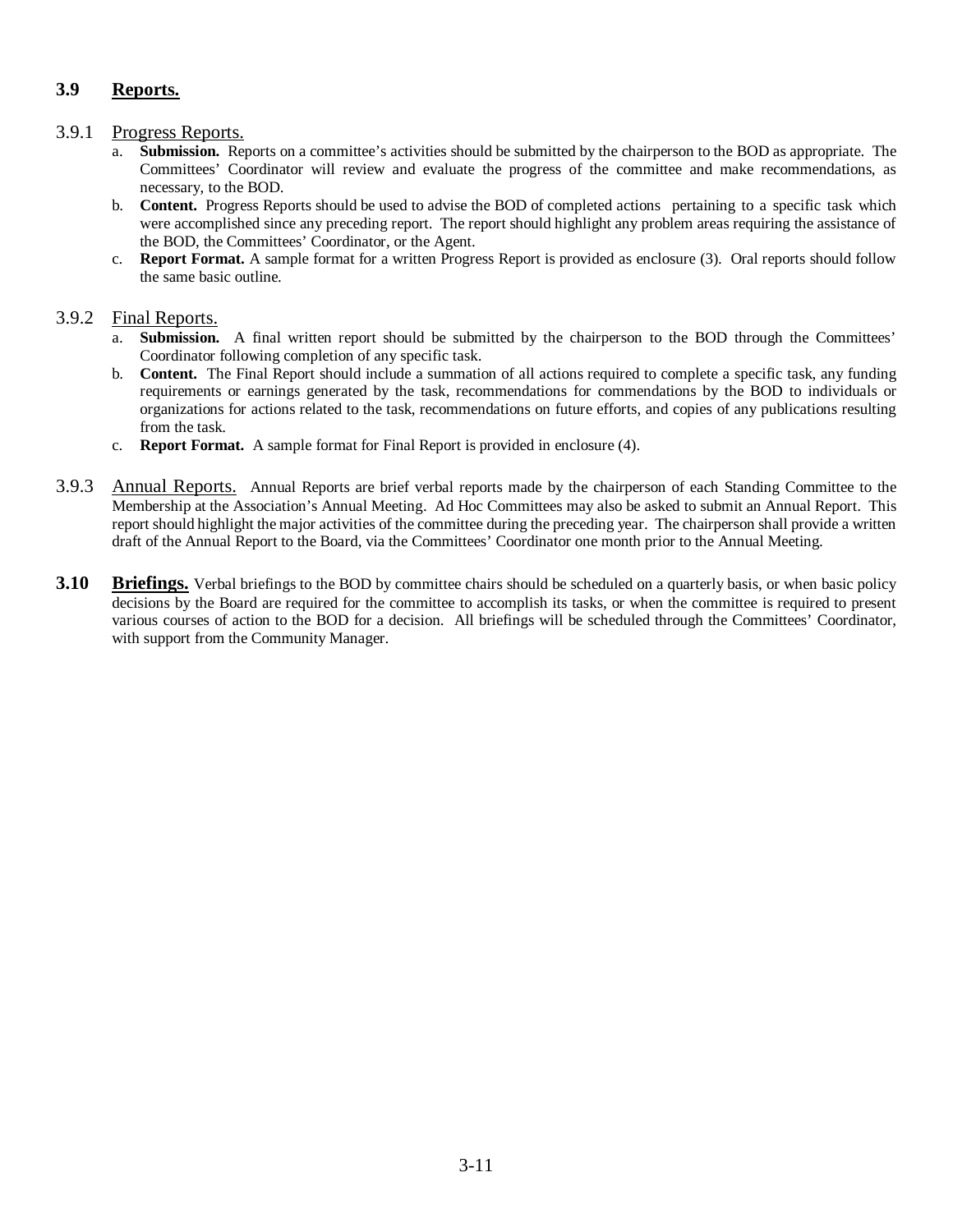### a. Covenants Committee (CC) Charter

- 1. **Background.** The Covenants Committee is a standing committee of the Montclair Property Owners Association (MPOA) required by Section 6.1 of the Bylaws and Article 7 of the Amended Declaration and exercises its authority as outlined in Article 7 of the Amended Declaration and the Community Guidelines. There shall be at least five members of the Covenants Committee, who are appointed by the President with the approval of the Board of Directors. The term of the members of the Covenants Committee are from one to three years.
- 2. **Structure of the Committee.** The Covenants Committee is composed of two subcommittees: 1) the Initial Construction Subcommittee, and 2) the Modifications Subcommittee. The Initial Construction Subcommittee is composed of five members appointed by the President of the Association. The subcommittees have the powers enumerated in Section 7.2 of the Amended Declaration and additional powers as delegated by the Board of Directors. The Modifications Subcommittee shall have a minimum of five members.
- 3. **Objectives.** The purpose and objectives of the Covenants Committee are to assure that the Property is always maintained in a manner:
	- a. Providing for visual harmony and soundness of repair;
	- b. Avoiding activities deleterious to the aesthetic or property values of Property; and
	- c. Promoting the general welfare and safety of the owners, their guests and other invitees.

### 4. **Responsibilities.**

#### a. *Modifications Subcommittee:*

- 1. To insure that all modifications, additions, repairs, replacements or alterations to Lots or the exterior of existing improvements on the Lots and to Common Area meet the requirements and standards set forth in the Amended Declaration and in the Architectural Guidelines, including Lots within sub-associations.
- 2. To review, evaluate, and approve or disapprove all Property Improvement Request (PIR) applications submitted by owners of residential lots.
- 3. To make recommendations to the Board of Directors and Covenants Administrator concerning additions or modifications to the covenants, restrictions, and Architectural Guidelines.
- 4. To review the documents of all sub-associations to insure that architectural guidelines and information comply with MPOA documents.

#### b. *Initial Construction Subcommittee:*

1. To review and approve or disapprove the plans for the initial construction of any structure to be located on the Property.

#### c. *Guidance:*

- 1. Applicable articles of the Amended Declaration, and the Architectural Guidelines will serve as the basis for all Committee decisions.
- 2. The requirements set forth in the above mentioned documents shall be administered objectively and fairly to all concerned, and shall be uniformly applied throughout the community.

#### *d. Requirements:*

- 1. Review, update, and develop procedures for the processing of Property Improvement Request (PIR) applications.
- 2. Process and render decisions on PIRs within thirty (30) days of receipt of the PIR by the Covenants Administrator.
- 3. Report any alterations, modifications, or additions which have not been submitted to the Covenants Committee or which have been disapproved by the Covenants Committee, the Architectural Appeals Board, or the Board of Directors to the Covenants Administrator for processing as covenants violations.
- 4. Establish liaison with Architectural Review Committees of sub-associations in Montclair, to insure that projects approved by those entities comply with MPOA documents, guidelines, and policies.
- 5. Ensure the presence of the Covenants Committee Chairperson, Covenants Administrator, or other committee representative at all Board of Directors and Architectural Appeals Board meeting as required or requested.
- 6. Perform all duties as required and requested by the Board of Directors and assist the Covenants Administrator as requested.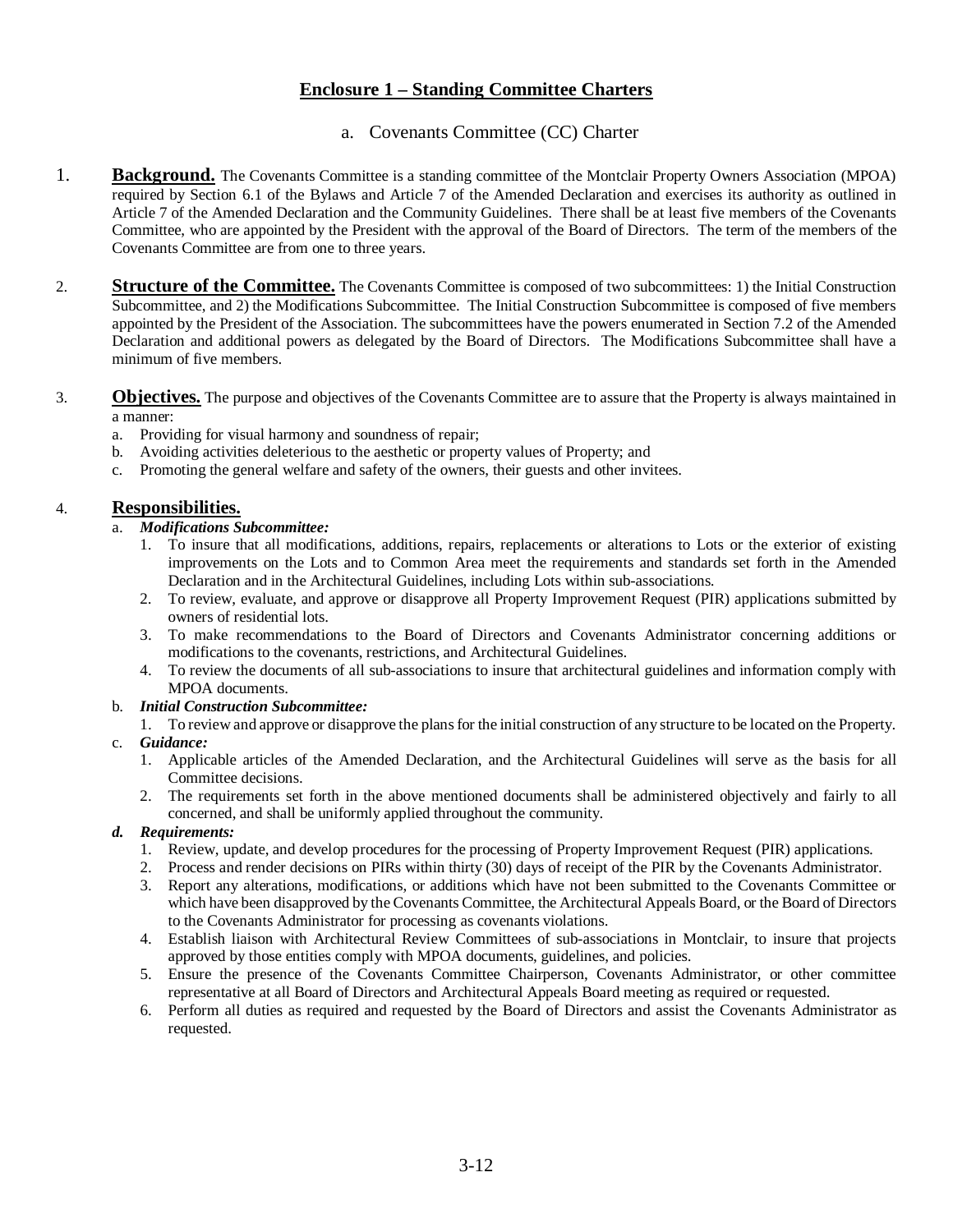a. Covenants Committee (CC) Charter (continued)

#### 4. **Responsibilities (continued).**

- *e. Administration:*
	- 1. Article 3 of the Community Guidelines of Montclair outline the basic requirements for administration of the committee's activities.
	- 2. The Covenants Committee is responsible to the Board of Directors through the Board's Liaison to the Covenants Committee.
	- 3. Membership is unlimited, but with a minimum of five members and will be determined by work load and community growth. Representation of all sections of Montclair is the ultimate goal.
	- 4. The Covenants Committee Chairperson shall be selected and appointed by the MPOA President.
	- 5. All voting committee members must be members of residential lots in Montclair.

### **Architectural Review Committee Charter May 22, 1996 #96-163**

Amended: 12/13/00 #00-252 06/12/02 #02-144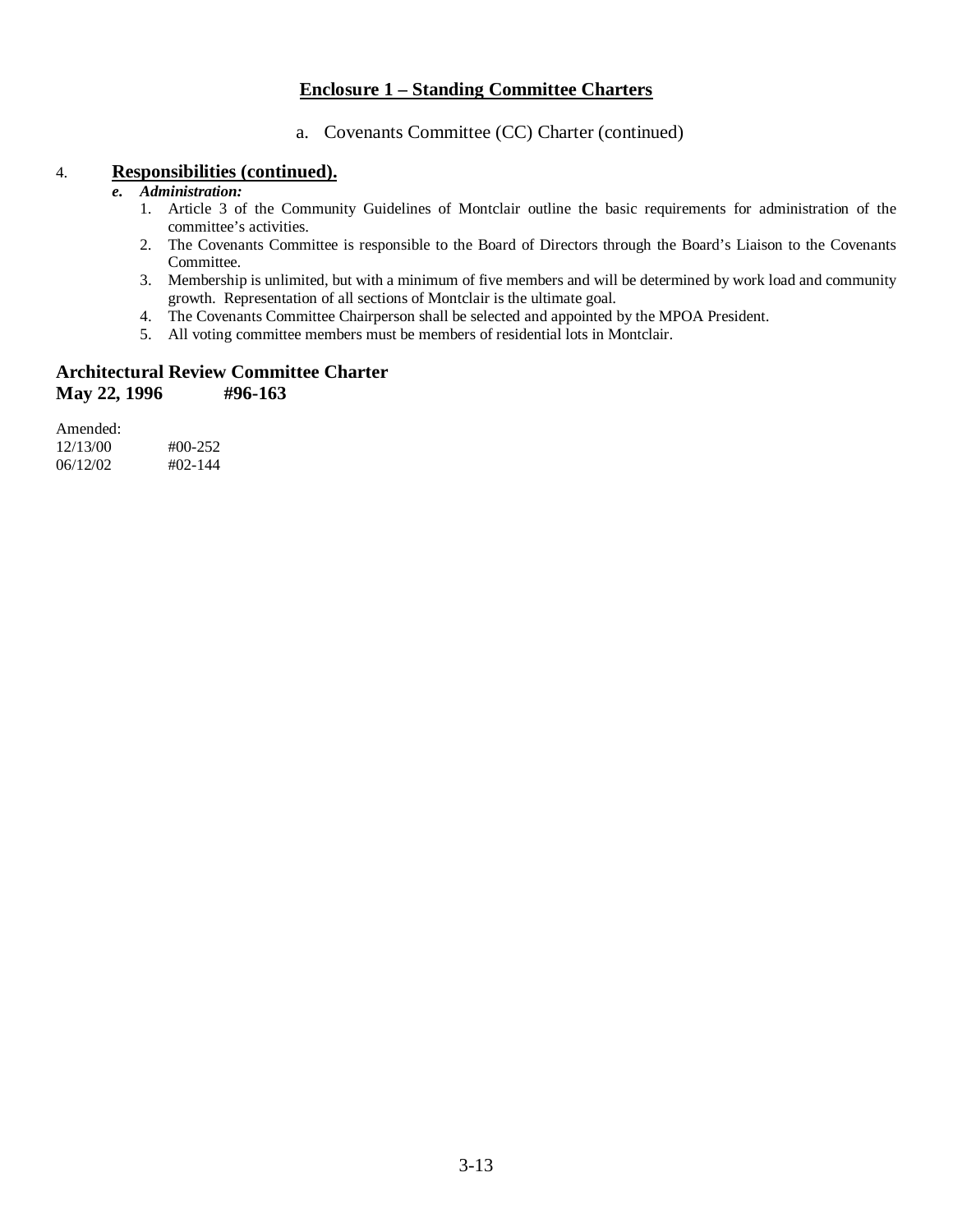### b. Budget and Finance Committee Charter

1. **Background.** The Budget Committee has been tasked with the development of a budget for approval of the Board of Directors to ensure that sufficient funds are available to meet the bonafide requirements for a one year operating cycle and also provide funds for a contribution to reserves.

#### 2. **Objectives.**

- a. To ensure that sufficient funds are programmed in the annual operating budget to provide Board-directed and community expected services, security and ground facilities maintenance.
- b. To ensure adequate reserve funds are retained, collected and allocated for the purchase and maintenance of required capital equipment to include the expansion, repair and refurbishment of common facilities.
- c. To make recommendations to the Board of Directors concerning the establishment of formal policy related to the financial management of the Association.

### 3. **Guidance.**

- a. The Budget committee has been appointed to perform those tasks necessary;
	- 1. to assist the MPOA Board of Directors in establishing the annual budget as prescribed in Article 4, Section 4.1 of the MPOA Amended Declaration, and
	- 2. to assist the MPOA President and MPOA Treasurer in their concerning financial matters as authorized in Article 7 of the MPOA Bylaws.
- b. The Budget Committee is to coordinate its activities under the direction of the MPOA President and Treasurer and is to work in close harmony with the MPOA Community Manager, Accountant and affected Committee Chairpersons.

### 4. **Requirements.**

- a. Develop a proposed budget for the coming fiscal year for approval by the Board of Directors.
- b. Develop and generate a proposed assessment in support of the proposed budget.
- c. Review budget proposals made by the MPOA Manager, department heads, committee members affected by the budget and any interested property owners.
- d. Make quarterly, reviews of the current operating budget to determine if current year budget revision should be recommended to the Board of Directors.
- e. Periodically review the MPOA Reserve Fund and any other MPOA financial matters to determine if any recommendations should be made to the Board of Directors.
- f. Evaluate previous fiscal year budget execution and then recommend any required action which should be taken by the Board of Directors to ensure closer adherence to future budgets.
- g. Forward an initial draft of the proposed budget to the Board of Directors in November.
- h. Obtain membership input at public meeting.
- i. Present the fiscal budget proposal to the Board of Directors to approve at the December Board of Directors meeting for inclosing in the Annual Meeting package.

#### 5. **Administration.**

- a. Article 3 of the Community Guidelines of Montclair (Committees) will be used as the basic document for administration of the Committee activities.
- b. The Committee is responsible to the Board of Directors under the administration of the MPOA Treasurer. The Community Manager will assist the Treasurer and will provide administrative support to the committee.
- c. Membership of the committee shall include the MPOA Treasurer.
- d. The Budget Committee meetings at which the proposed budget is discussed and compiled will be open to all property owners.

### **Budget Committee Charter June 23, 1993 #93-132**

| Amended: |                     |
|----------|---------------------|
| 06/12/02 | $\text{\#}02 - 144$ |
| 10/12/05 | $\text{\#}05 - 266$ |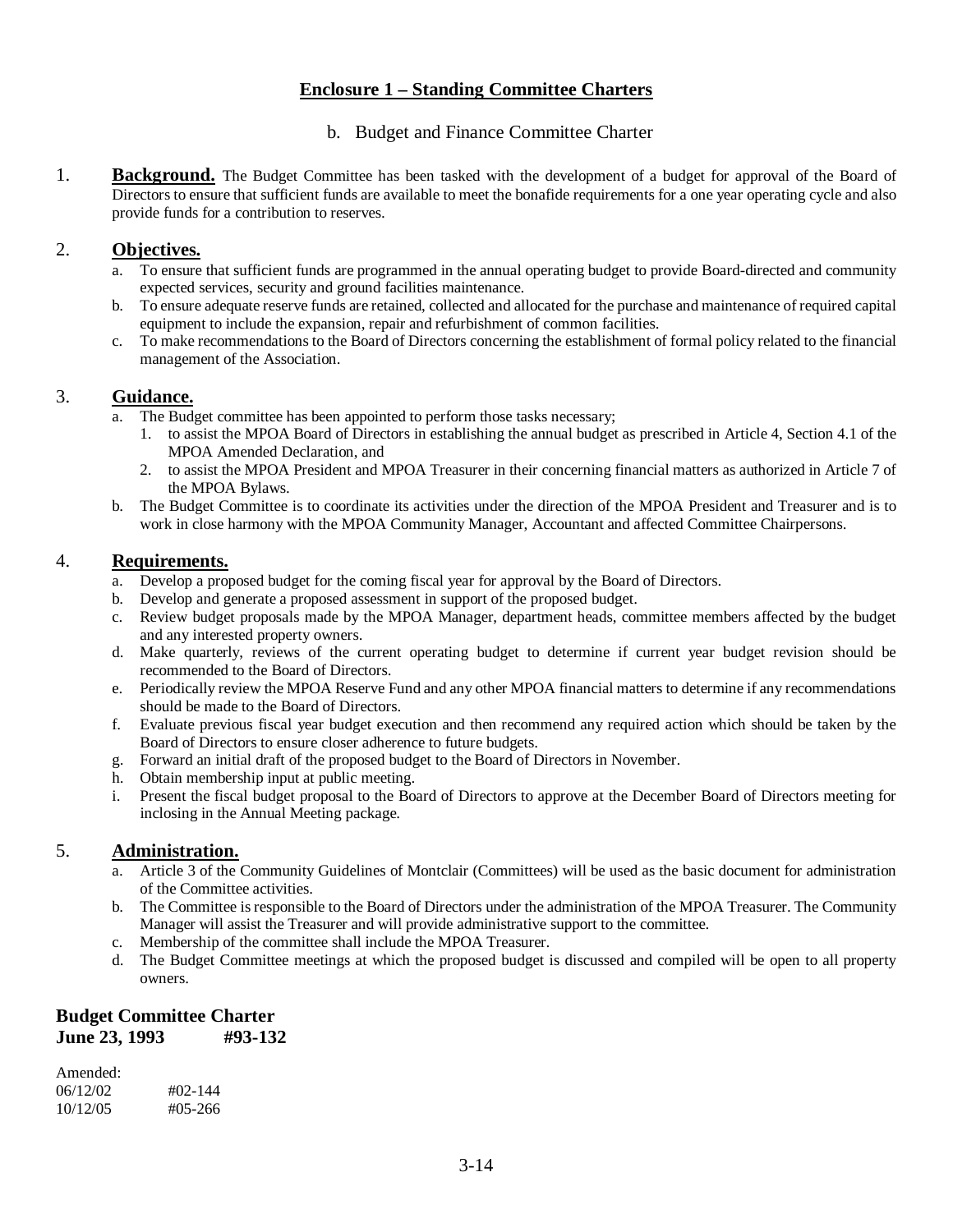### c. Communications Committee Charter

1. **Background.** In February 2006 the MPOA BOD established an Ad Hoc Committee on Communications for the specific purpose of evaluating and improving the then current community web site. In October of 2006 the Ad Hoc Committee delivered a more modern and responsive web site designed to the needs of Montclair. Subsequently, the BOD decided to elevate the Ad Hoc status of the Committee to a full standing Committee on Communications (Communications Committee).

### 2. **Objectives**.

- a. To provide creative and technical methods to enhance all avenues of communications within the community as well as between the BOD and members of the association. The Committee also suggests methods of facilitating information flow from sources outside of the Montclair community. These avenues of communication include but are not limited to; the MPOA web site, the MPOA Facebook page, the *Montclairion*, FSRConnect, mailings, and community bulletin boards.
- b. To suggest improvements and upgrades which expedite and expand the use of modern technology to meet communication needs of the community.
- c. To coordinate with the BOD, the Management staff, and other applicable standing committees with the integration of Board approved enhancements.
- 3. **Guidance.** The Communications Committee will be guided by the MPOA Documents. Oversight of content of any and all MPOA published material remains the authority of the BOD and/or the Montclair Publication Advisory Committee (MPAC).

#### 4. **Requirements**.

- a. The Committee shall develop both a near-term and long-term "Montclair Communications Plan" to be reviewed and updated annually.
- b. The Committee will coordinate and work with other Montclair groups or outside organizations as appropriate.
- c. The Committee shall coordinate plans and activities with other MPOA standing committees as appropriate.
- d. The Committee shall keep the MPOA Board of Directors regularly informed of its activities through monthly reports and an annual report.

#### 5. **Administration.**

- a. Article 3 of the Community Guidelines of Montclair (Committees) will be used as the basic document for administration of the Committee's activities.
- b. The Committee shall consist of a Chairperson and interested residents of Montclair. Meetings shall be conducted monthly. Committee members are expected to work both as a group and independently on special projects as appropriate. In addition, the BOD will assign a Board member as a liaison; this Board member may or may not be a member of the MPAC.

### **Communications Committee Charter March 14, 2007 #07-028**

Amended: 02/12/14 #14-032 08/14/19 Consent Agenda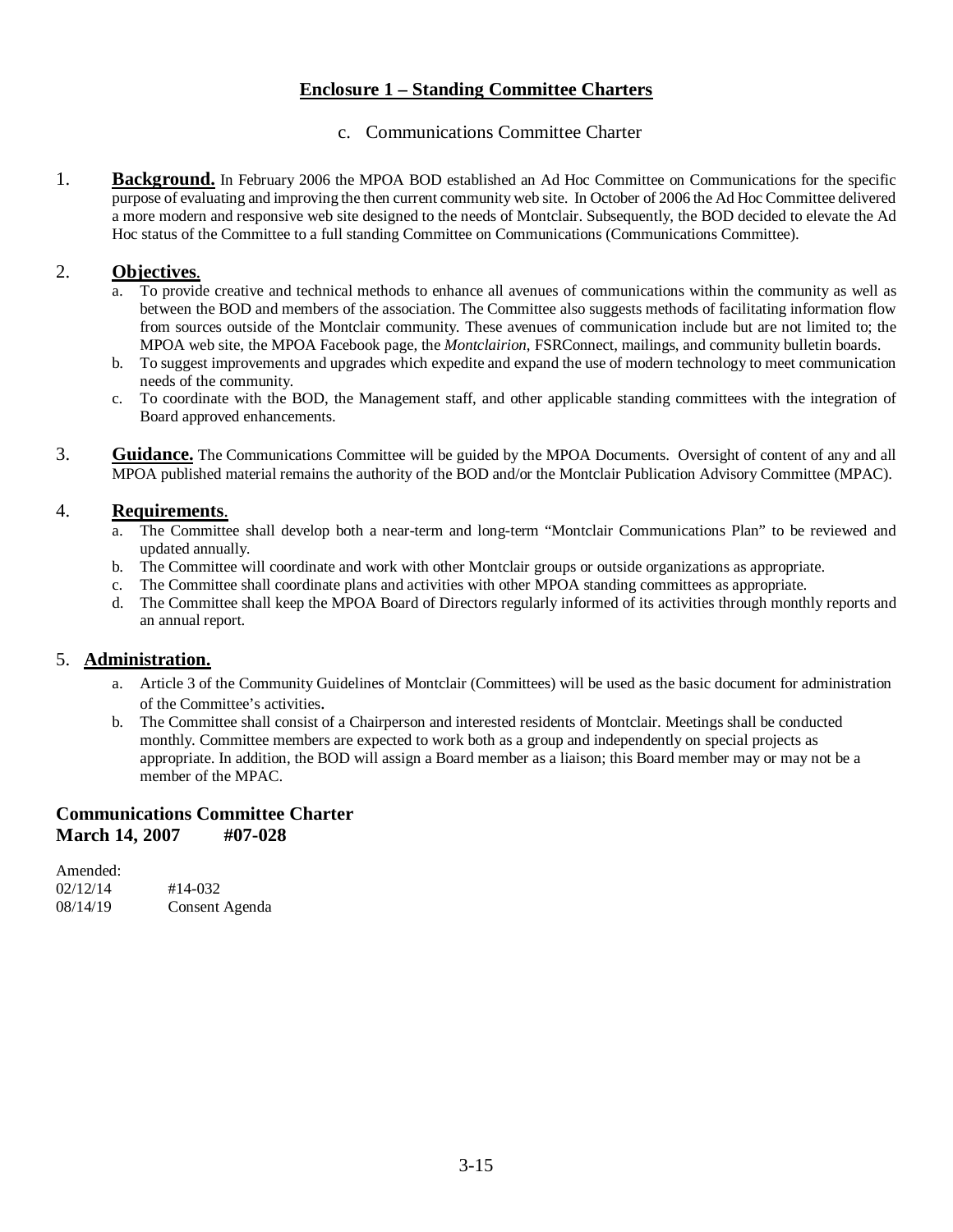### d. Community Events Committee Charter

1. **Background.** The Community Events Committee is a standing committee of the Montclair Property Owners Association (MPOA). The history of the committee dates back to the 1970s when the developer established an Annual Montclair Day Celebration. The Community Events Committee activities are community-wide traditions in Montclair.

### 2. **Objectives.**

- a. To improve the quality of life in Montclair through enhanced community spirit.
- b. To conduct annual community recreational activities that provide family fun and bring the community together.
- c. To seek out additional opportunities to provide activities and facilities for the enjoyment of the residents of Montclair.

#### 3. **Guidance.**

- a. The Annual Montclair Day shall be scheduled for the last Saturday in May or the first Saturday in June.
- b. The Annual Fourth of July event shall be scheduled on the 4<sup>th</sup> of July.
- c. The Annual Oktoberfest shall be scheduled in September.
- d. Schedule a minimum of two youth events for the year, e.g. Easter Egg Hunt, Teen Beach Party.
- e. Schedule a minimum of two events focused on serving the needs of specific community groups, e.g. seniors, adults.
- f. Present an updated schedule of events to the Board, using current approved budget, for review as part of the Committee's reports.
- g. The Management Company/Events Director will provide staff support to the Committee.
- h. The Management Company/Events Director will provide assistance to move equipment and supplies to and from event sites, and prepare and execute contracts needed for entertainment.

### 4. **Membership.**

- Size of Committees: The body of the committee should consist of a realistic number of individuals so that it may function effectively. A group of five to seven members is considered ideal as it both allows for a diverse range of experience levels and viewpoints without making the process overly complex, and ensures a true democratic voting process.
- b. Chairperson Responsibilities: In addition to the Chairperson responsibilities listed in the Community Guidelines, Article 3, Section 3.7.1, the Chairperson will:

i. Prepare and publish an agenda for each meeting. A draft agenda will be available for review at least 48 hours in advance.

- ii. Record meeting minutes. Minutes should capture, at a minimum:<sup>1</sup>
	- 1. Start and end time of meeting;
	- 2. Members in attendance; and
	- 3. Action items and voting results.
- iii. Not hold a meeting without a quorum, which is defined as a majority of the Community Events membership.<sup>23</sup>
- iv. Lead the committee discussions and facilitate the addressing of all agenda items in a timely fashion.
- v. Keep Committee members apprised on event-related discussions involving the Board Liaison, Board of Directors, and/or Management Company.
- c. Member Responsibilities:
	- i. Provide Chairperson with availability for meetings in a timely manner.
	- ii. Attend scheduled meetings for the purpose of discussing and planning community events. Members may also be asked to assist with certain activities.
	- iii. Observe community events and report observations/recommendations to the Chairperson and/or Events Director for inclusion in the after action report.
- d. Events Director Responsibilities:
	- i. Distribute the agenda and any supporting documentation to the Committee members.
	- ii. Execute the planned events in accordance with the published events schedules and currently approved budget.
	- iii. Coordinate with the Committee and provide input to the Budget and Finance Committee during the development of the annual budget.
	- iv. Manage volunteer recruitment and assignments in coordination with the Committee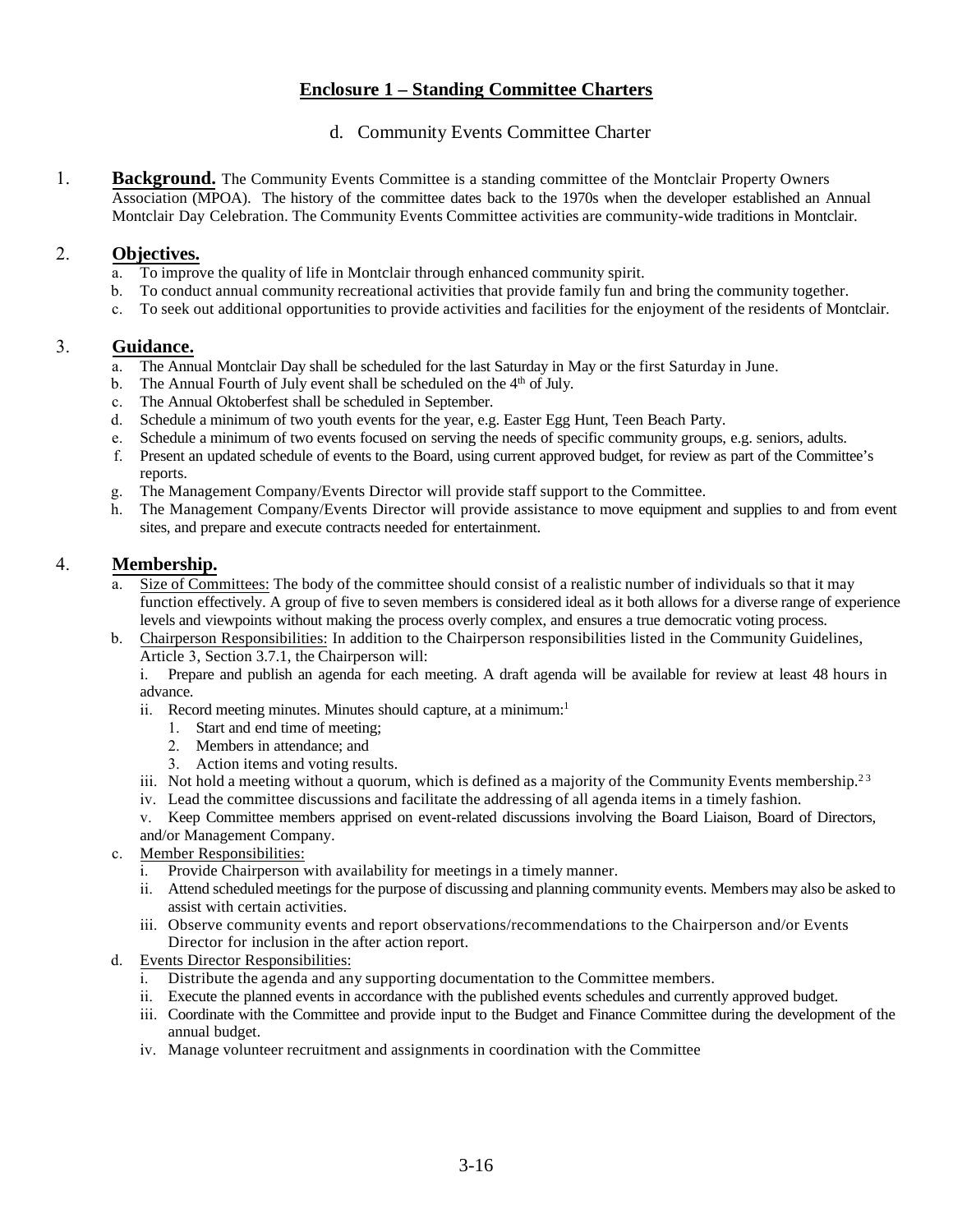### d. Community Events Committee Charter (continued)

#### 5. **Administration.**

- a. Article 3 of the Community Guidelines of Montclair (Committees) will be used as the basic document for administration of the Committee activities.
- b. The Community Events Committee will meet as necessary for planning and coordination of community events.
- c. After action reports will be submitted after each community event. Reports for smaller events may be verbally passed on via the Board Liaison; however, written reports will be produced/available for Montclair Day, July 4th, and Oktoberfest. Reports will include an event summary, an estimated number of participants, financial performance, and considerations for future events.

<sup>1</sup> Chair may elect to delegate this responsibility to another Committee member.

- <sup>2</sup> Committee members may elect to use the meeting date as an opportunity for discussion, but no voting may take place without quorum.
- <sup>3</sup> Should an issue be deemed important enough, i.e. time critical, and quorum cannot be met in person, voting may be conducted via email provided a majority of members are represented/accounted for. The Events Director will be responsible for coordinating all electronic voting.

### **Recreation Committee Charter July 13, 1995 #95-417**

| Amended: |              |
|----------|--------------|
| 06/12/02 | $\#02 - 144$ |
| 02/17/10 | $#10-013$    |
| 03/09/16 |              |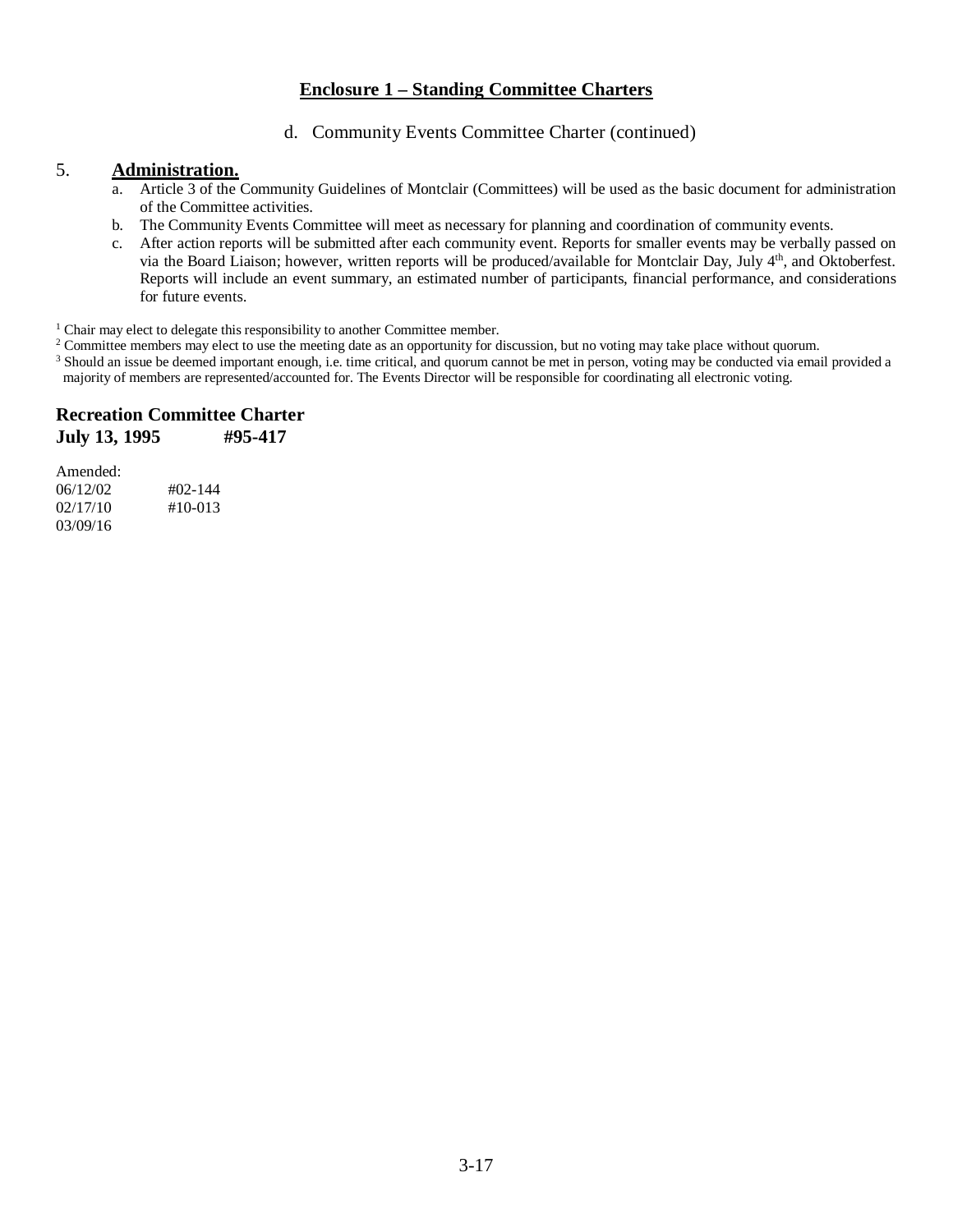### e. Election Committee Charter

- 1. **Background.** The Election Committee was established to provide recommendations to the Board of Directors and assist with the implementation of the voting process at annual and special meetings.
- 2. **Objectives.** The Committee shall recommend administrative deadlines to the Board of Directors; and shall develop and administer procedures as approved by the Board of Directors on policies and rules for the validation of proxies, registration of voters and casting and tallying of all votes
- 3. **Guidance.** The Election Committee shall be guided by the MPOA documents and the Board of Directors.
- 4. **Requirements.** Through the Committee Chair or the Second Vice President of the Board of Directors, the Committee shall report its progress each month at the appropriate Board meeting, beginning in November and ending at the appropriate Board meeting following the Annual Meeting. The Committee shall present at the January Board Meeting the final form of all policies and rules deemed necessary to meet the objectives. The Committee shall administer Special Elections and Referendums as requested by the Board of Directors.
- 5. **Membership.** All committee members shall be members of MPOA. However, no committee member may be an active candidate for the MPOA Board of Directors or a candidate's immediate family members or significant other. No committee member may be an employee of the management company or an employee's immediate family members or significant other.
- 6. **Administration.** Article 3 of the Community Guidelines of Montclair (Committees) will be used as the basic document for administration of the Committee activities. The documents require the size of the committee to consist of "not less than three (3) Members at least two of whom are not Members of the Board." The Committee is responsible to the Board of Directors under the administration of the Second Vice President. The Community Manager will provide staff support to the Committee.

### **Election Committee Charter December 7, 1995 #95-569**

Amended: 06/12/02 #02-144 01/12/05 #05-008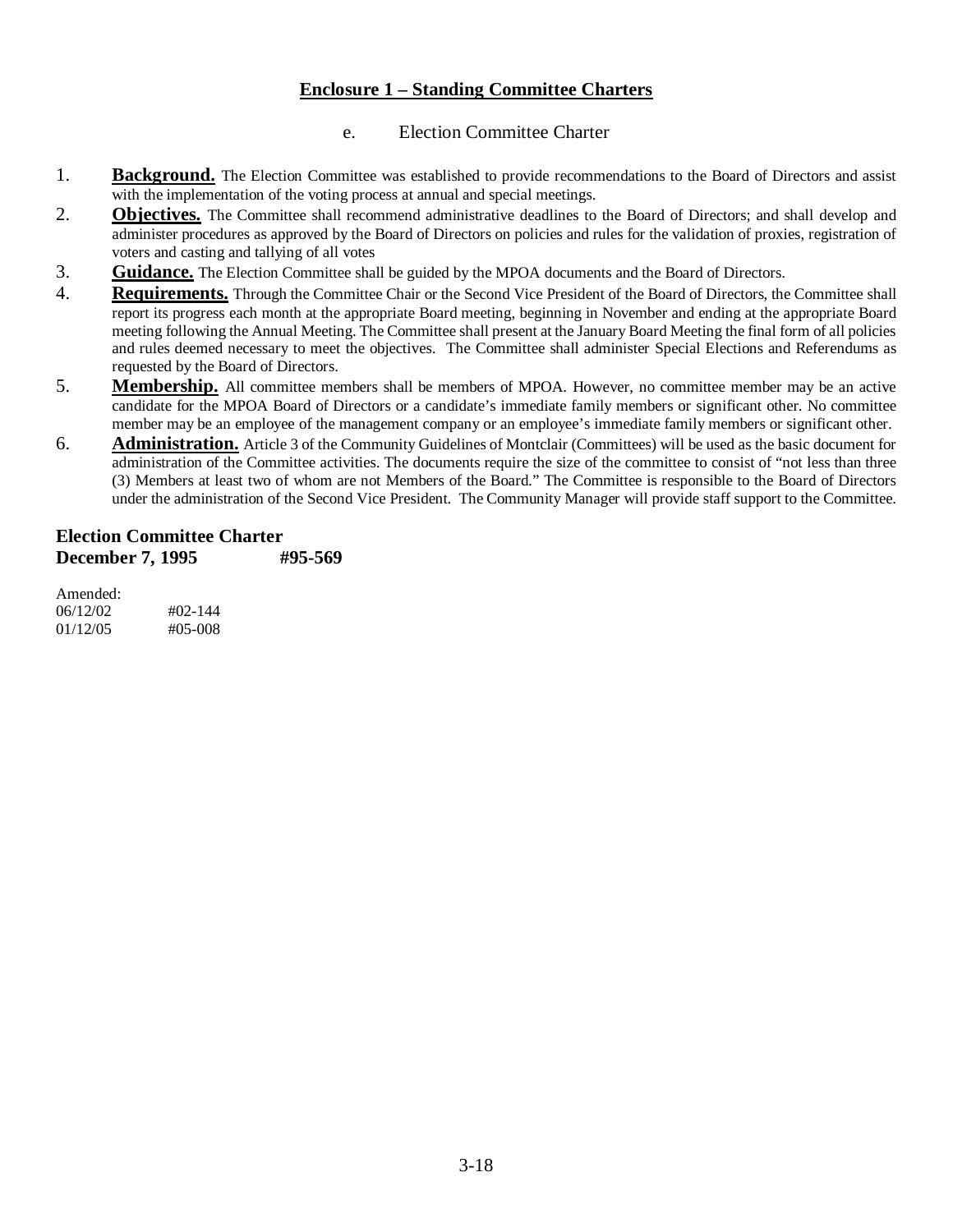### f. History Committee Charter

1. **Background.** The History Committee is a standing committee of the Montclair Property Owners Association. It was established in 1991 to enhance awareness of Montclair's rich historical heritage dating back from before Colonial Times to the present.

### 2. **Objectives.**

- a. To study, collect, preserve, disseminate and promote knowledge and appreciation for Montclair's heritage.
- b. To encourage research into Montclair's history from pre-Colonial times to the present.
- c. To protect and preserve significant historical landmarks within Montclair.
- d. To promulgate an understanding and appreciation of Montclair's heritage among residents and others interested in the history of Prince William County and the Mid-Atlantic region of the United States.
- e. To contribute to the general promotion of the Montclair Community, by publicizing its historical significance through various media, including MPOA publications, the Montclair Website, newspapers, television, historical journals, other appropriate media; sponsoring exhibitions; participation in local, State and National community events, and through interactions with national, state or local historical societies and organizations.

### 3. **Guidance.**

- a. Special attention shall be given to seeking out, collecting and preserving written or visual materials and to their authors who may be a source of unique local historical information.
- b. Special attention shall also be given to seeking individuals who have collected artifacts, from Montclair's pre-construction and construction period, for exhibition purposes.
- c. Special attention shall be given to seeking out local artists who have created images of Montclair's heritage and to place their works either permanently or temporary on exhibit in the MPOA Administration Building and Conference Rooms or other appropriate location.
- d. The Committee shall strive to develop publication of materials that tell the historical story of Montclair from pre-Colonial times to the present.
- e. Special attention shall be given to sponsoring Montclair historical exhibits within the Community or other appropriate locations.
- f. The Committee shall seek to establish or participate in community events that promote Montclair's heritage or in conjunction with significant historical anniversaries, either as a Committee-sponsored event, jointly with other MPOA standing committees, or other organizations (e.g. Alexander Henderson Elementary School, heritage organizations, Prince William County, State of Virginia, etc.)
- g. The Committee shall establish a liaison relationship with local, State, or National historical societies and organizations, to enhance Montclair's knowledge of its heritage and to promote the historical significance of the Community.

#### 4. **Requirements.**

- a. The Committee shall develop both a near-term and long-term "Montclair Heritage Plan" to be reviewed and updated annually.
- b. The Committee will coordinate and work with other Montclair groups or outside historical organizations as appropriate.
- c. The Committee shall provide copies of Montclair historical publications as appropriate, for inclusion in local, State or National archival repositories, as approved by the MPOA Board of Directors.
- d. The Committee shall keep the MPOA Board of Directors regularly informed of its activities through monthly reports and an annual report.
- 5. **Administration.** The Committee shall consist of a chairperson and interested residents of Montclair. Meetings shall be conducted monthly. Committee members are expected to work both as a group and independently on special projects as appropriate.

### **History Committee Charter March 22, 1991 #91-414**

Amended: 11/13/13 #13-266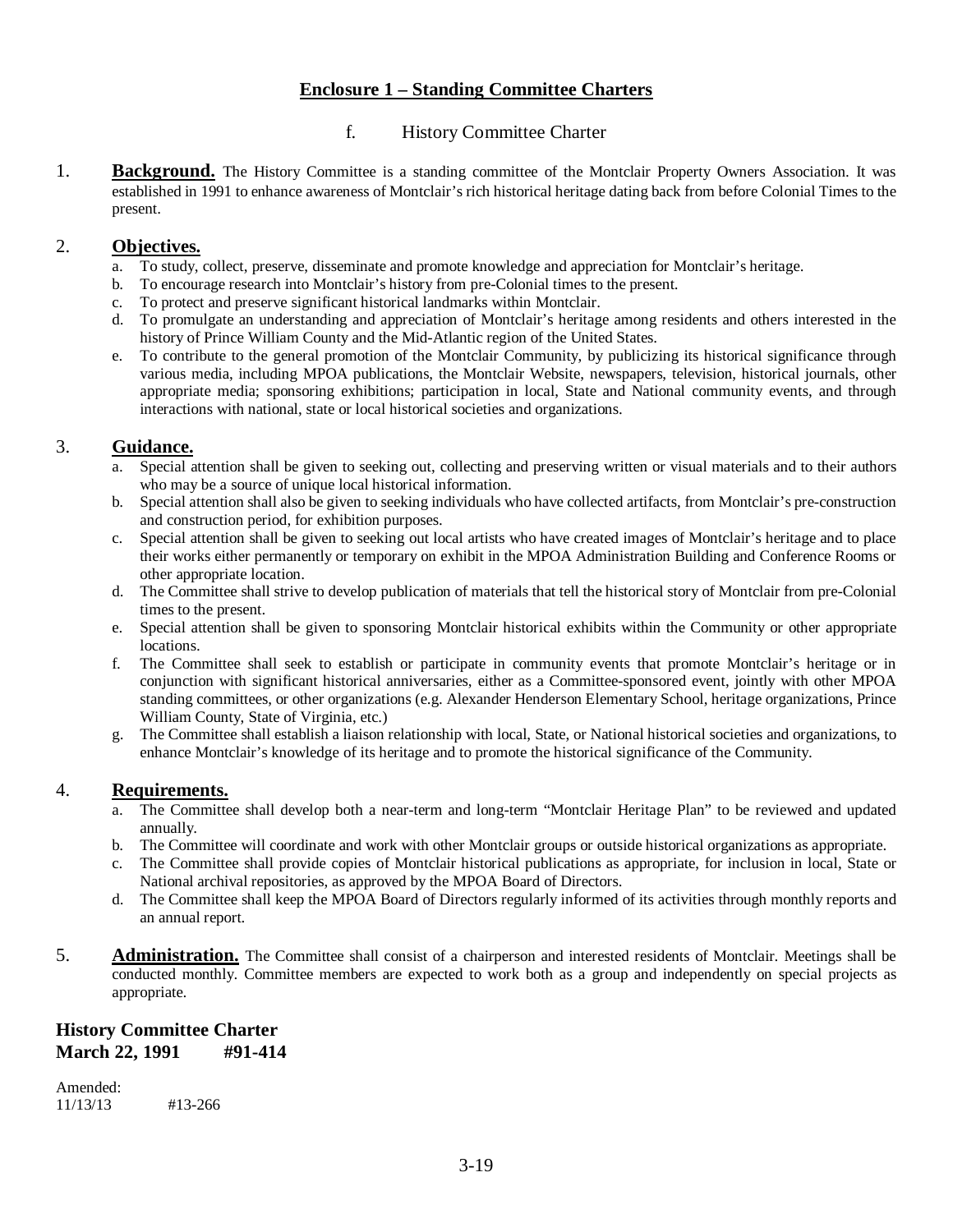### g. Lake Management Committee (LMC) Charter

- 1. **Background.** The Board of Directors in fiscal year 1996/97 determined that the Common Area Management Committee (CAMC) responsible for maintenance, care, and improvements of the common areas and lake should be divided into two independent committees. This resulted in the formation of the Lake Management Committee (LMC) and the Landscape and Facilities Management Committee (LFMC), established by the Board of Directors in Fiscal Year 1996/97. The purpose of the committees is to oversee and manage the water quality, lake ecology, lake dredging, dam maintenance, and common areas that abut Lake Montclair.
- 2. **Objectives.** As Members of this standing committee, Montclair volunteers serve the community and its Board of Directors (BOD) to assure that the quality of the lake and its environment is maintained. The LMC will oversee and manage water quality, lake ecology, fishery, lake dredging, dam maintenance, and common areas abutting Lake Montclair. In pursuit of this mission, the Lake Management Committee establishes plans for specific projects and takes action to effect improvements that will not only maintain the current level of quality, but will also increase it. Actions by the LMC will occur following recommendations to the BOD, approval by the BOD, and the provision of funding. The LMC will provide recommendations to the Board of Directors on wildlife habitat, treatment and controls within the community as it relates to the lake. As appropriate, the LMC will work with other committees on issues affecting recreation area, wildlife areas, and the environment in and around the lake.
- 3. **Membership.** Although there are no specific qualifications required to serve on the LMC, a genuine interest in the quality of the lake's environment and its value to the community is highly desired.

Member Activities. Expertise and willingness to contribute to the plans and actions are needed in activities such as:

- Preparing, reviewing and recommending to the BOD methods and practices for ensuring the best possible water quality in Lake Montclair.
- Accompanying County or State officials during the annual dam inspection and executing a follow-on plan of action and milestones.
- Developing specifications for bid proposals.
- Participating in proposal evaluation and make recommendations to the BOD.
- Developing long-range lake dredging plans.
- Developing and executing plans for lake vegetation controls, game fish, and fish habitat.

Size of Committee. The body of the committee should consist of a realistic number of individuals so that is will effectively function as a committee through a voting process. Seven to twelve members are considered a manageable size for efficient committee work. A LMC of this size is desired for the following reasons:

- a. Staff the LMC with a spectrum of experience/expertise.
- b. Assignments to LMC activities and projects.
- c. Open discussions for agreement or disagreement on plans, action, and recommendations to the BOD.
- d. Obtaining a meaningful, democratic vote.

Chairperson Responsibilities. In addition to the Chairperson responsibilities listed in the Community Guidelines, Article 3, Section 3.7.1, the Chairperson will:

- a. Not hold a meeting without a quorum; which is defined as a majority of the LMC membership.
- b. Prepare an agenda for each meeting. Agenda input will be requested from each committee member.
- c. Lead the committee discussions and facilitate the addressing of all agenda items. Assure consideration of concerns and issues by all members so that the recommendations for action will reflect the viewpoints by the membership.
- d. Keep the LMC membership informed on the results of liaison meetings with the BOD and Association Management. Member Responsibilities. Members will keep the Chairperson informed on their availability for meetings in a timely manner. They will also:
- a. Provide agenda input to the Chairperson.
- b. Attend scheduled meetings for the purpose of discussions, planning and voluntary action assignments.
- c. Participate in the voting process. Each member of the LMC may submit a minority vote result to the BOD, if such input is considered to be of personal concern.
- d. Accept assignments to execute action plans and provide post-action information and status to the LMC membership.
- e. Routinely observe the lake and its watershed to note trends affecting the quality. Present observations for LMC consideration and make recommendations.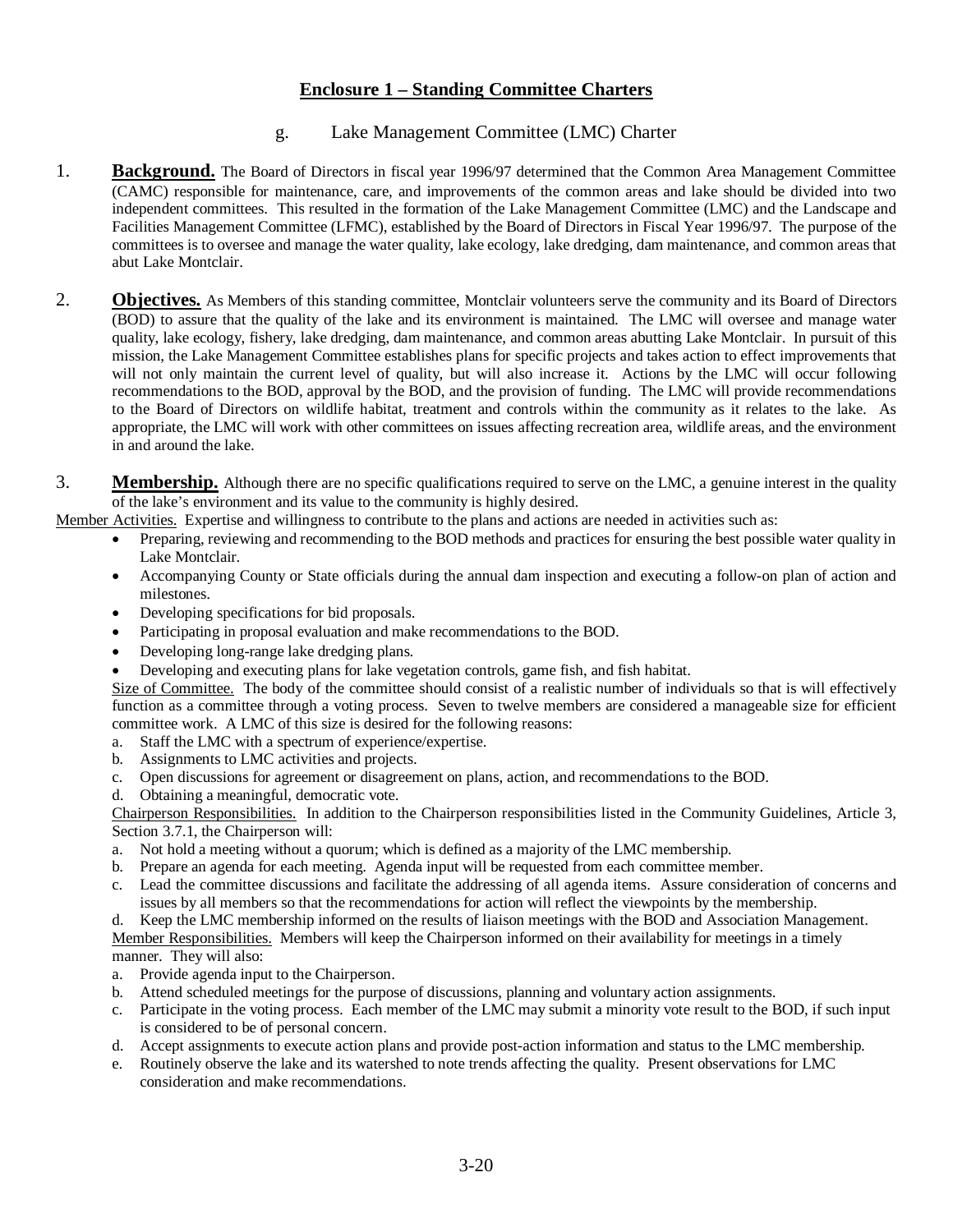g. Lake Management Committee (LMC) Charter (continued)

### 3. **Membership (continued).**

Any member who has missed two-consecutive meetings will be considered inactive and not considered in determining the quorum. Any member of the LMC who misses three-consecutive meetings or half of the annual meetings is no longer a member of the committee. If two members of the same residence are members of the LMC, only one vote will be accepted.

#### 4. **Administration.**

- a. Article 3 of the Community Guidelines of Montclair (Committees) will be used as the basic document for administration of the Committee activities.
- b. The Community Manager and Maintenance Chief are ex-officio members of the Committee.

### **Lake Management Committee Charter May 22, 1996 #96-164**

Amended:<br> $06/12/02$  $#02 - 144$ 11/12/03 #03-200 12/09/09 #09-256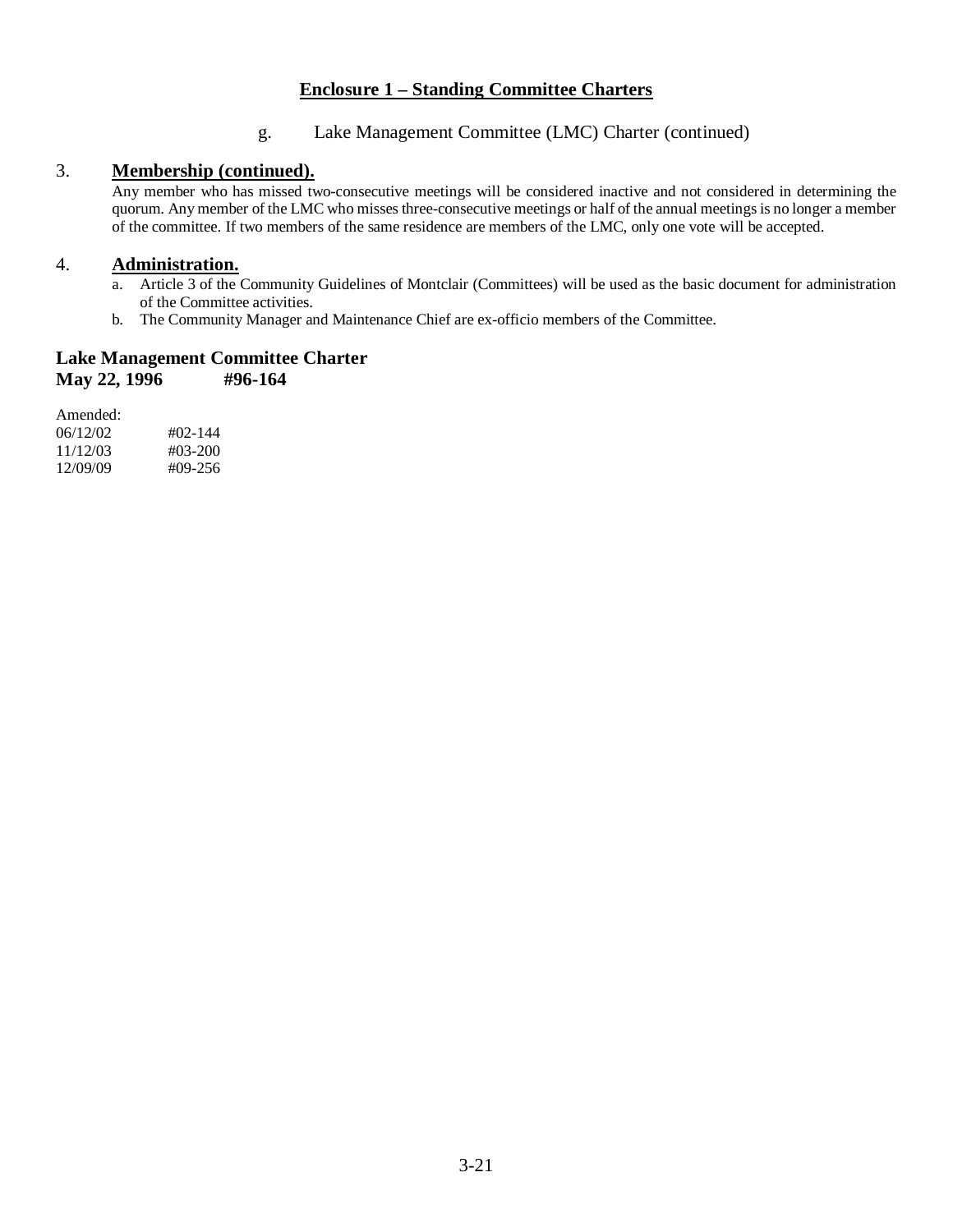### h. Landscape and Facilities Management Committee (LFMC) Charter

- 1. **Background.** The Board of Directors in fiscal year 1996/97 determined that the Common Area Management Committee (CAMC) responsible for maintenance, care, and improvements of the common areas and lake should be divided into two independent committees. This resulted in the formation of the Lake Management Committee (LMC) and the Landscape and Facilities Management Committee (LFMC), established by the Board of Directors in Fiscal Year 1996/97. The purpose of the committee is to oversee and manage the landscaping, improvements, and maintenance of facilities, structures, and common areas within Montclair.
- 2. **Objectives.** The LFMC was conceived and established to provide recommendations to the Board of Directors regarding the maintenance and upkeep of all common area land and facilities for which MPOA is accountable and responsible. This responsibility is exclusive of lake and dam management. The committee, as conceived, will review and recommend proposed improvements and maintenance to all common areas according to the guidelines established in the Articles of Incorporation.
- 3. **Guidance.** The LFMC shall use the Architectural Guidelines and Article 3 of the Community Guidelines of Montclair (Committees) and recommendations of all other committees sharing common area interests.

#### 4. **Requirements.**

- a. Review and make recommendations to the Board of Directors on all facility maintenance, repairs, and improvements within the MPOA common areas.
- b. Insure that bid specifications are developed for all approved projects that are projected to exceed \$1,500.00 in cost.
- c. Insure that all common areas are inspected at least annually and provide written reports noting conditions found and corrective actions required.
- d. Develop usage plans and maintenance standards for all common areas.
- e. Develop annual budget recommendations for submission to the MPOA budget committee.

#### 5. **Administration.**

- a. Article 3 of the Community Guidelines of Montclair (Committees) will be used as the basic document for administration of the LFMC committee activities.
- b. The LFMC is responsible to the Board of Directors under the administration of the Second Vice President.
- c. The Community Manager and Maintenance Chief are ex officio members of the LFMC.

### **Landscape and Facilities Management Committee Charter May 22, 1996 #96-164**

Amended: 06/12/02 #02-144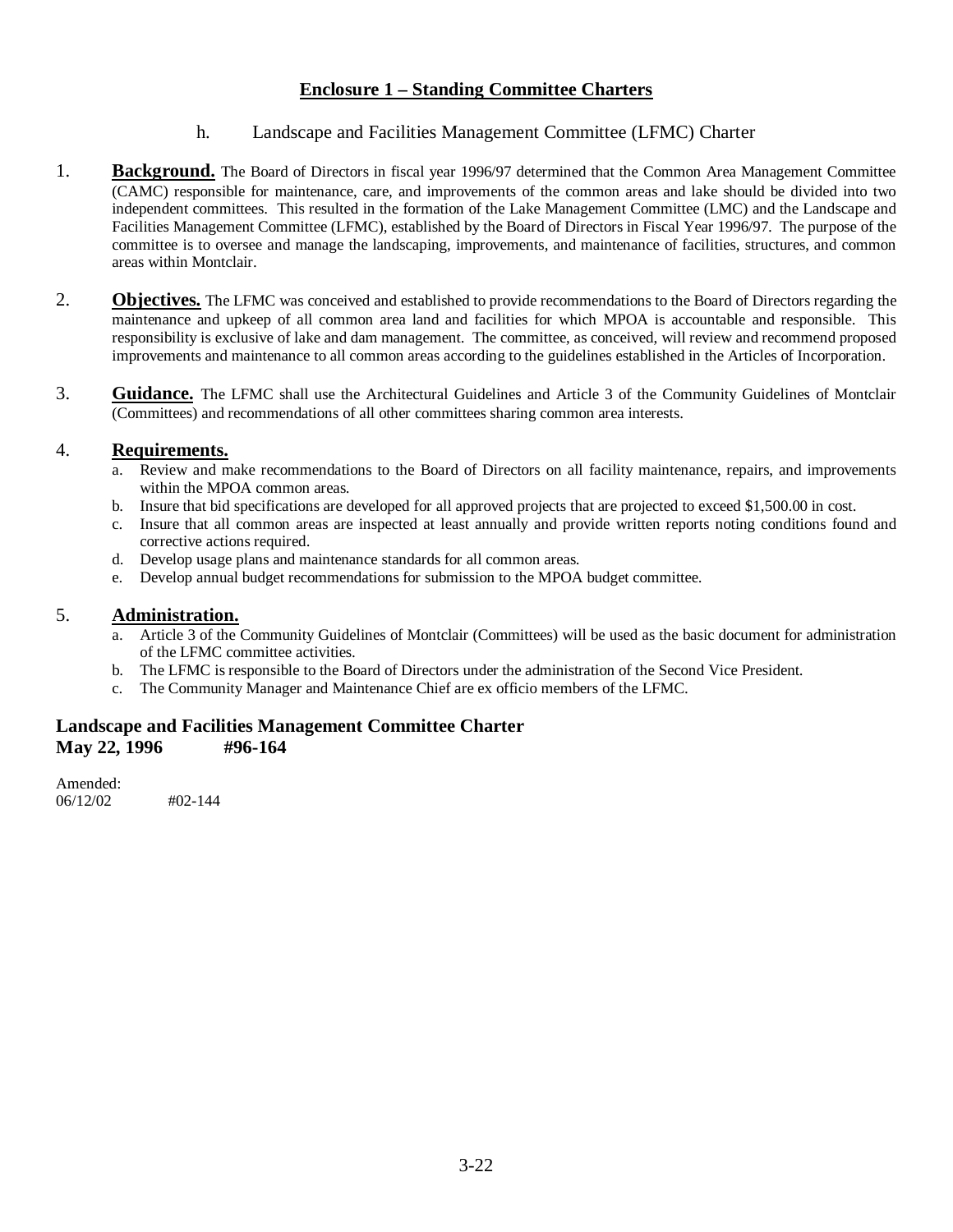### i. Montclair Triathlon Committee Charter

1. **Background.** The Montclair Triathlon Committee is a standing committee of the Montclair Property Owners Association (MPOA). The history of the committee dates back to 2014 with the establishment of an ad hoc resident race committee to determine feasibility of conducting a triathlon within Montclair. The 1<sup>st</sup> Annual Montclair Triathlon was successfully conducted on June 28, 2014. As a result, the MPOA Board of Directors (BOD) voted on September 10, 2014 to approve the Montclair Triathlon as an annual Montclair event necessitating the change from an ad hoc to a standing committee with an updated chater.

### 2. **Objectives.**

- a. To conduct an annual triathlon that provides family fun and brings the community together.
- b. To raise funds for MPOA while conducting a zero-cost to MPOA event.

#### 3. **Guidance.**

- a. The Annual Montclair Triathlon shall be scheduled for the last Sunday each June;
- b. Triathlon will be conducted at Dolphin Beach and other MPOA common property;
- c. The Committee will recommend the company to produce the event;
- d. The selected company will be required to sanction the event with USA Triathlon and have a USA Triathlon Insurance Certification to ensure professional status and provide \$10 million in liability coverage for the event;
- e. List MPOA as additional insured on insurance certificate;
- f. Event company will provide complete race day event production to include set up and clean up;
- g. Event company will take direction;
- h. Montclair residents receive a discount;
- i. Event company is liable and responsible for payment of any damage to the MPOA common property as a result of race participation or company staff action associated with the event;
- j. Event company will reimburse MPOA for all costs incurred associated with this event.

### 4. **Membership.**

- a. Size of the Committee: The body of the committee should consist of a realistic number of individuals so that it may function effectively.
- b. Chairperson Responsibilities: In addition to the Chairperson responsibilities listed in the Community Guidelines, Article 3, Section 3.7.1, the Chairperson will:
	- i. Prepare and publish an agenda for each meeting. A draft agenda will be available for review at least 48 hours in advance.
	- ii. Record meeting minutes.<sup>1</sup> Minutes should capture at a minimum
		- 1. Start and end time of meeting;
		- 2. Members in attendance;
		- 3. Action items and voting results.
	- ii. Not hold a meeting without a quorum, which is defined as a majority of the Triathlon Committee Membership.<sup>23</sup>
	- iv. Lead the committee discussions and facilitate the addressing of all agenda items in a timely fashion.
	- v. Keep Committee members apprised on event-related discussions involving the Board Liaison, Board of Directors and/or Management Company.
- c. Membership Responsibilities:
	- i. Provide Chairperson with availability for meetings in a timely manner.
	- ii. Attend scheduled meetings for the purpose of discussing and planning the Montclair Triathlon. Members may also be asked to assist with specific triathlon activities.
	- iii. Observe the triathlon and report observations/recommendations to the Chairperson for inclusion in the after action report.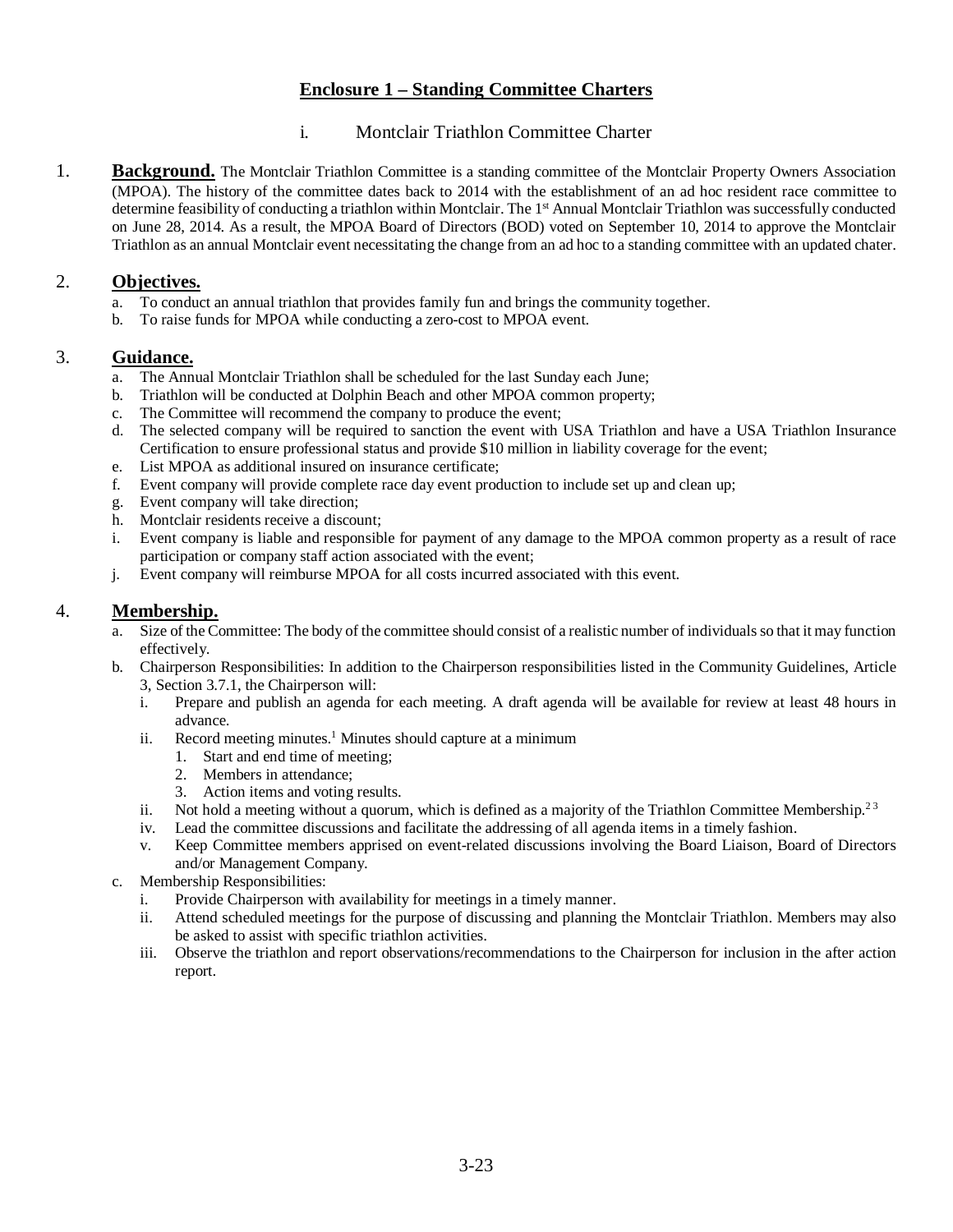### i. Montclair Triathlon Committee Charter (continued)

#### 5. **Administration.**

- a. Article 3 of the Community Guidelines of Montclair (Committees) will be used as the basic document for administration of the Committee activities.
- b. The Montclair Triathlon Committee will meet as necessary for planning and coordination of the Montclair Triathlon.
- c. After action reports will be submitted after each triathlon. Reports will include an event summary, an estimated number of participants, financial performance, and consideration for future events.
- <sup>1</sup> Chair may elect to delegate this responsibility to another Committee member.

<sup>2</sup> Committee members may elect to use the meeting date as an opportunity for discussion, but no voting may take place without Quorum.

<sup>3</sup> Should an issue be deemed important enough, i.e. time critical, and quorum cannot be met in person, voting may be conducted via email provided ALL members are represented/accounted for. The Chairperson will be responsible for coordinating all electronic voting.

### **Montclair Triathlon Committee Charter November 12, 2014 #14-267**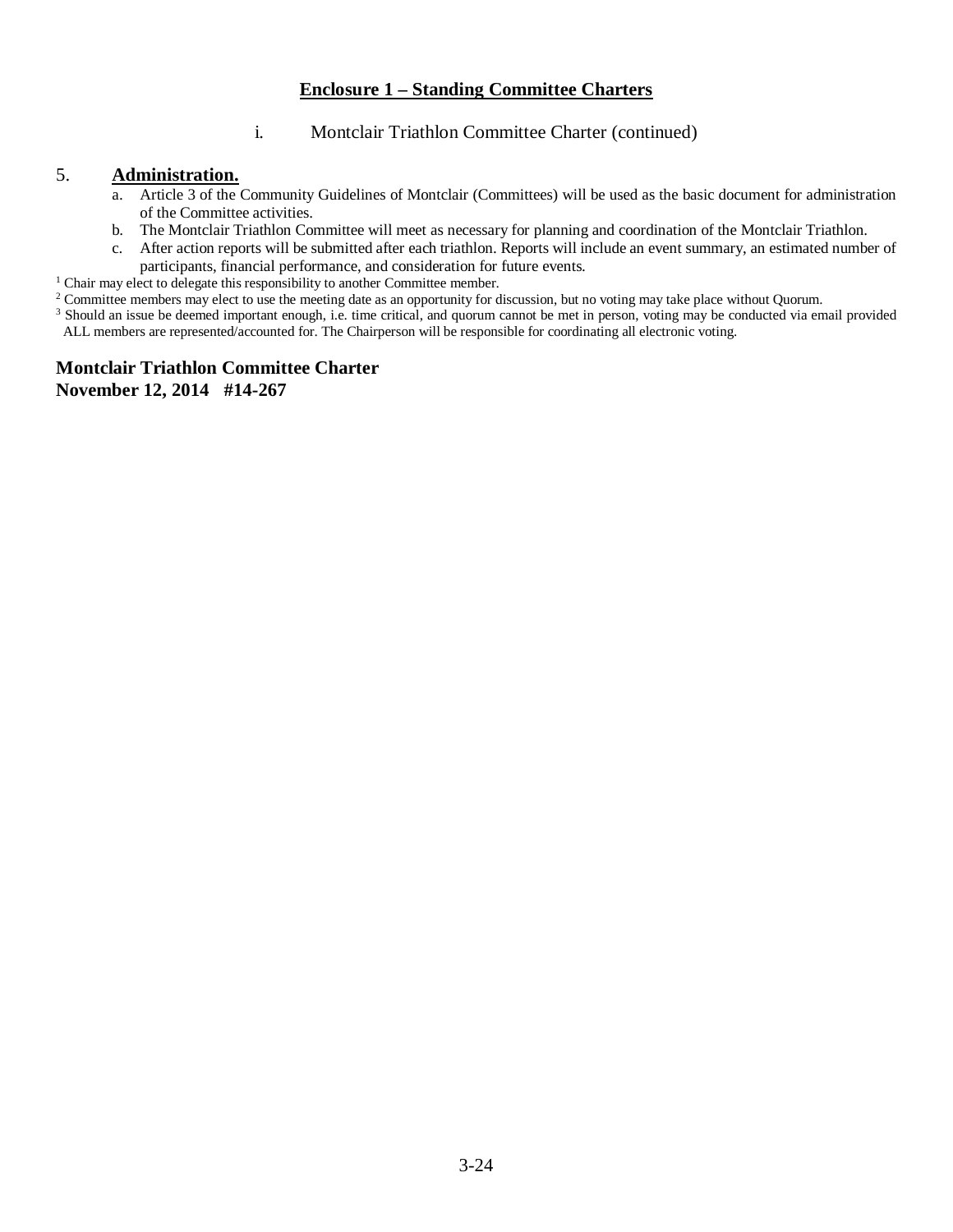### j. Safety Committee Charter

- 1. **Purpose/Background.** The Safety Committee shall act to assist Montclair Property Owners Association in developing and implementing practices that make the community safer and support programs that promote safety for Association members, such as Neighborhood Watch, National Night Out, street safety, and address issues such as crime statistics and crime prevention.
- 2. Type. The Safety Committee will be a standing committee. Committees are advisors to the Board of Directors. Their primary role is not to establish policies, but rather to provide information and options to enable the BOD to make fully informed decisions for the Association. Every volunteer on the committee has an equal right to express their opinions and ideas as how to best serve the interests of the community. The role of the Committee members is to work together in a cooperative and open manner to complete the mission and responsibilities of the Committee.
- 3. **Guidance.** The Safety Committee will be guided by the MPOA Articles of Incorporation, Declaration, Bylaws, Community Guidelines and other policies, directives, resolutions, and communications of the BOD.

#### 4. **Responsibilities/Duties.**

- a. The Safety Committee is responsible for reviewing and monitoring the safety and security of our community.
- b. Discuss, investigate and recommend necessary safety measures that will best serve the residents of Montclair
- c. Remain in regular contact with the Prince William County Police department in concert with our Management contractor to be informed of potential criminal situations and issues in the area; and to notify the Board of Directors as appropriate and develop communication materials for their dissemination.
- d. Develop crime prevention and awareness programs for the Association such as the Neighborhood Watch Program.
- e. Monitor and report any safety violations or illegal activities to law enforcement agents, the Board of Directors, MPOA General Management Staff and encourage residents to do the same.
- f. Compile quarterly and yearly periodic summaries of police reports for incidents occurring in the neighborhood, distribute to the Board of Directors and Management staff to be shared with Montclair residents.
- 5. **Administration.** The committee will follow the procedures and guidelines in Article 3 of the Community Guidelines.

### **Safety & Security Committee Charter July 17, 1996 #96-214**

Amended: 06/12/02 #02-144 05/10/06 #06-020 01/08/14 #14-012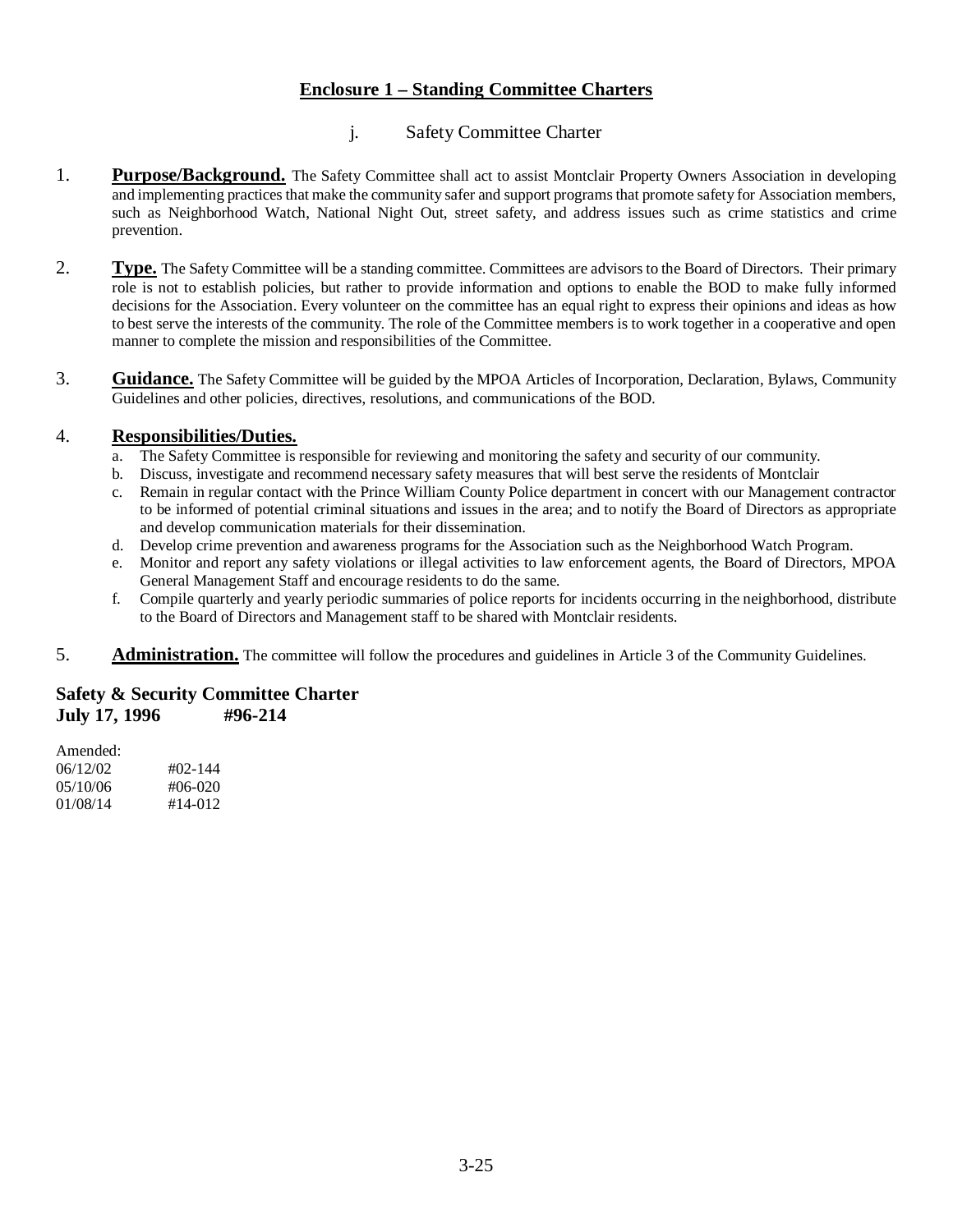### a. Architectural Appeals Board (AAB) Charter

- 1. **Background.** Section 7.3 of the Amended Declaration requires the President of the Association to appoint a three-member appeals board. The members of the board must be directors. The term of office of each member will be for nine months. The appeals board is called the Architectural Appeals Board (AAB).
- 2. **Objectives.** The AAB shall hear all appeals from the decisions and interpretations of the Covenants Committee in accordance with such procedures as established by the Association Documents. The AAB shall treat all Owners and members and the Covenants Committee equitably and fairly, while assuring that the Property is always maintained in a manner:
	- a. Providing for visual harmony and soundness of repair;
	- b. Requiring that all modifications, additions, repairs, replacements or alterations to Lots or the exterior of existing improvements on the Lots and to Common Area meet the requirements and standards set forth in the Amended Declaration and in the Architectural Guidelines, including Lots within sub-associations.
	- c. Avoiding activities deleterious to the aesthetic or property values of Property; and
	- d. Promoting the general welfare and safety of the owners, their guests and other invitees.

#### 3. **Responsibilities.**

- a. The AAB hears all appeals from decisions and interpretations of the Covenants Committee or its Subcommittee.
- b. The AAB shall hear and determine all appeals in such a manner that the resolution of the matters are determined within the time frames established by the Community Guidelines.

### 4. **Administration.**

- a. The President shall establish a schedule of appointments of directors to the AAB to run from April 1 of one calendar year to March 30 of the next calendar year. The term of each member of the AAB shall be nine months, staggered by intervals of three months.
- b. The President shall designate a chair of the AAB for each calendar quarter.
- c. The AAB shall operate in accordance with Section 5.3.1 of the Community Guidelines and such other guidance as given by the Board of Directors.

### **Architectural Appeals Board Committee Charter December 13, 2000 #00-253**

Amended: 06/12/02 #02-144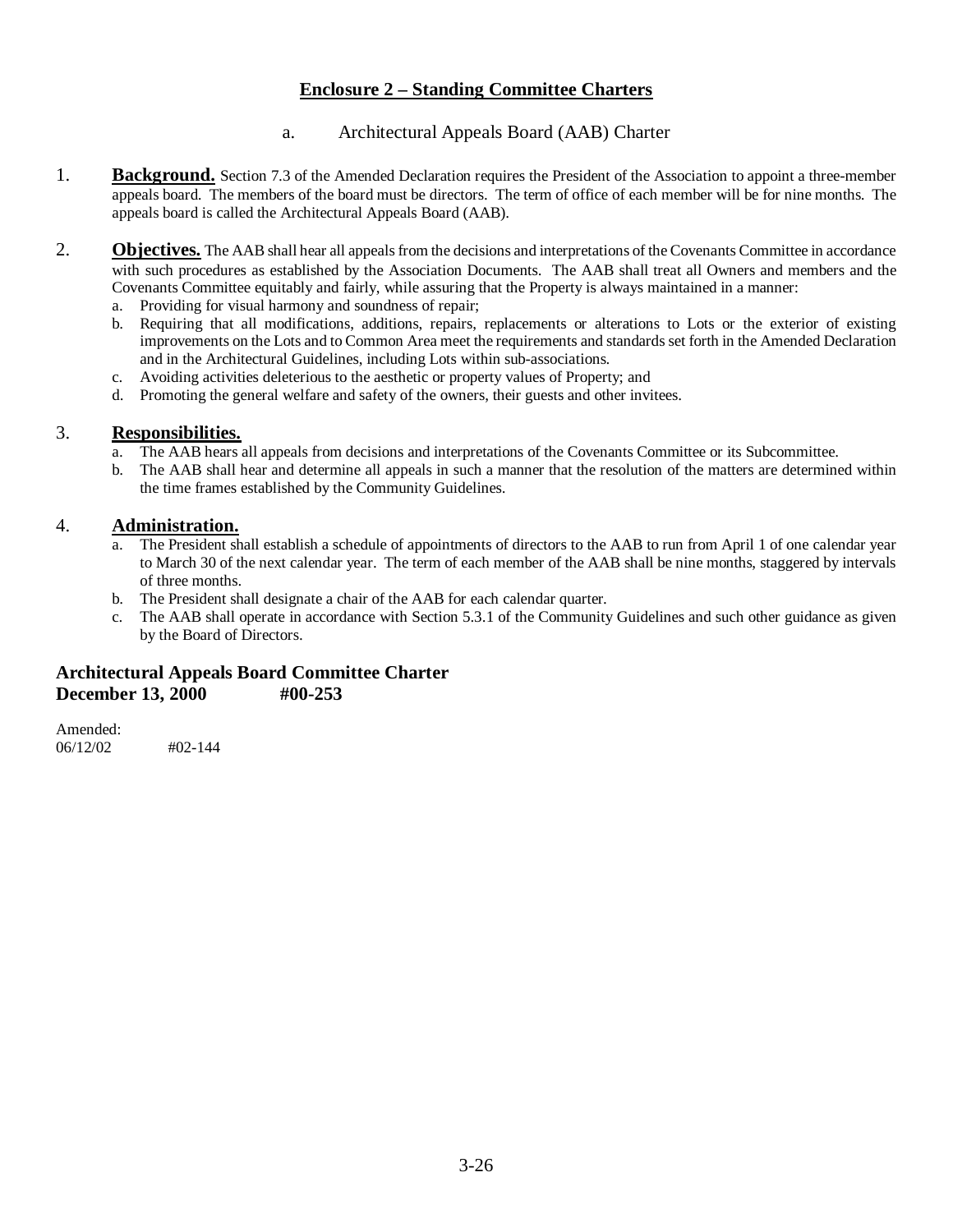### b. Business Review Board (BRB) Charter

1. **Background.** The MPOA Business Review Board (BRB) was established by the Association on October 1, 1985 and functions as authorized by the Effective MPOA Policy concerning Home Businesses/Occupations. In carrying out its responsibilities the BRB is specifically tasked with ascertaining that the provisions of Article 6, Section 6.1 (a) of the Amended Declaration for Montclair and Article 5, Architectural Guidelines and Home Businesses, Section 5.6 Home Businesses/ Occupations is adhered to within the Montclair Residential Planned Community (RPC). The Board's purpose is to preserve the residential character of the community and to foster a tranquil and quiet environment for its residents.

#### 2. **Objectives.**

- a. Ensure all business and home occupation operations conducted in Montclair meet the criteria and provisions of MPOA's Policy concerning Home Businesses and Home Occupations.
- b. Review, evaluate, and approve/disapprove all requests to conduct a home business/occupation submitted by residential homeowners.
- c. Make recommendations to the Board of Directors (BOD) concerning additions, deletions and/or changes to the Covenants, Restrictions, and/or policies concerning home businesses/occupations.
- d. Provide background information and guidance to the Covenants Administrator concerning violations of Article 6, Section 6.1 (a) of the Amended Declaration for Montclair and Article 5, Architectural Guidelines and Home Businesses, Section 5.6 Home Businesses/Occupations and concerning violations of MPOA current policy regarding home businesses and occupations.

### 3. **Guidance.**

- a. Article 6, Section 6.1 (a) of the Amended Declaration for Montclair and Article 5, Architectural Guidelines and Home Businesses, Section 5.6 Home Businesses/Occupations and MPOA's Policy concerning Home Businesses/Occupations will serve as the basis for all BRB decisions and actions.
- b. The BRB will represent the BOD at public hearings and other events conducted by outside agencies as requested by the BOD, MPOA President or MPOA Executive Board.

#### 4. **Requirements.**

- a. Review, update and develop procedures for the processing of Home Business or Occupation Applications.
- b. Ascertain that these applications are processed in a timely fashion and that a final decision on the request is rendered within ninety (90) days of receipt of said application.
- c. Advise the Covenants Administrator of the BRB's decision on each case within forty-eight (48) hours in order to inform the applicant of the decision.
- d. Provide a BRB representative at appropriate Board of Directors' meeting as required or requested and render verbal reports of the BRB activities at these meetings.
- e. Perform all duties as required or requested by the BOD.

### 5. **Administration.**

- a. Article 3 of the Community Guidelines of Montclair (Committees) will be used as the basic document for administration of the Committee's activities.
- b. The BRB is responsible to the BOD. Board administrative requirements will be coordinated through the Covenants Administrator. Approval/denial letters will be signed by the Chairperson of the BRB.
- c. The BRB will consist of three (3) members of the BOD appointed by the President. The initial terms will be, one member one calendar quarter, one member two calendar quarters, one member three calendar quarters. Thereafter, the term of each member shall be three calendar quarters. The Chairperson will be appointed by the President of the BOD.

### **Business Review Board Committee Charter August 23, 1995 #95-474**

| Amended: |              |
|----------|--------------|
| 06/12/02 | $\#02 - 144$ |
| 02/12/14 | #14-018      |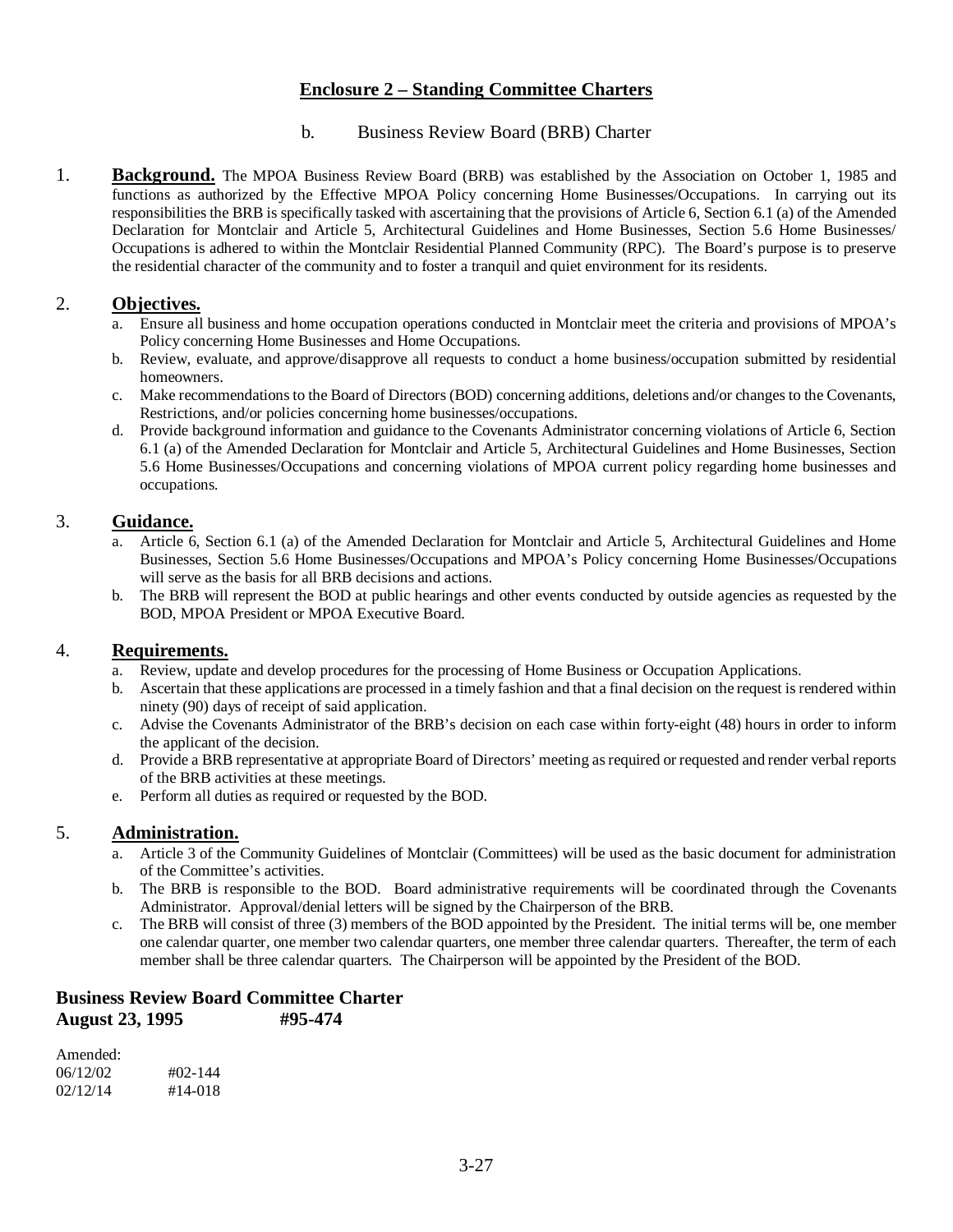### c. Financial Appeals Board (FAB) Charter

- 1. **Background.** The MPOA Financial Appeals Board (FAB) was established by the Association on August 1, 2013. In Section 3.3.4 of the Community Guidelines, as amended, calls for the establishment of a Committee of the Board to deal with financial appeals, on behalf of the entire Board, for the creation of a Committee Charter for the president to designate the chairperson and members of the committee. This committee shall be called the Financial Appeals Board (FAB).
- 2. **Objectives.** The FAB shall hear financial appeals that exceed the authority of the General Manager and/or the Treasurer as provided for in MPOA Board of Directors Standing Resolution #92-095 Waiver of Late and Service Fees, as amended. The FAB shall treat all Members, the Finance Department and General Manager fairly, while ensuring the best financial interest of the Association are protected.

#### 3. **Responsibilities.**

- The FAB shall hear unresolved appeals forwarded by the Treasurer as well as assessment appeals and payment plan recommendations that have a recommendation from staff and/or counsel.
- b. The value of a case heard by the FAB shall not exceed \$2,500.
- c. The FAB will either accept the appeal and/or payment plan, propose an alternative, deny the appeal and/or payment plan or forward the appeal to the entire board.
- d. As a Standing Committee of the Board, the decisions of the FAB are final.

### 4. **Administration.**

- a. The voting Members of the FAB shall be appointed by the President of the MPOA, from a rotating pool of currently elected Members of the MPOA Board of Directors.
- b. The term of each Member of the FAB shall be nine months, staggered by an interval of three months, running from April of the calendar year to 30 March of the calendar year.
- c. The President shall designate a chair of the FAB for each calendar year quarter.
- d. The FAB shall meet as required and operate in accordance with Section 5.3.1 of the Community Guidelines, and such other guidance provided by the Board of Directors.
- e. The FAB shall adhere to the same hearing process used by the Architectural Appeals Board.

#### **Financial Appeals Board Committee Charter June 12, 2013 #13-154**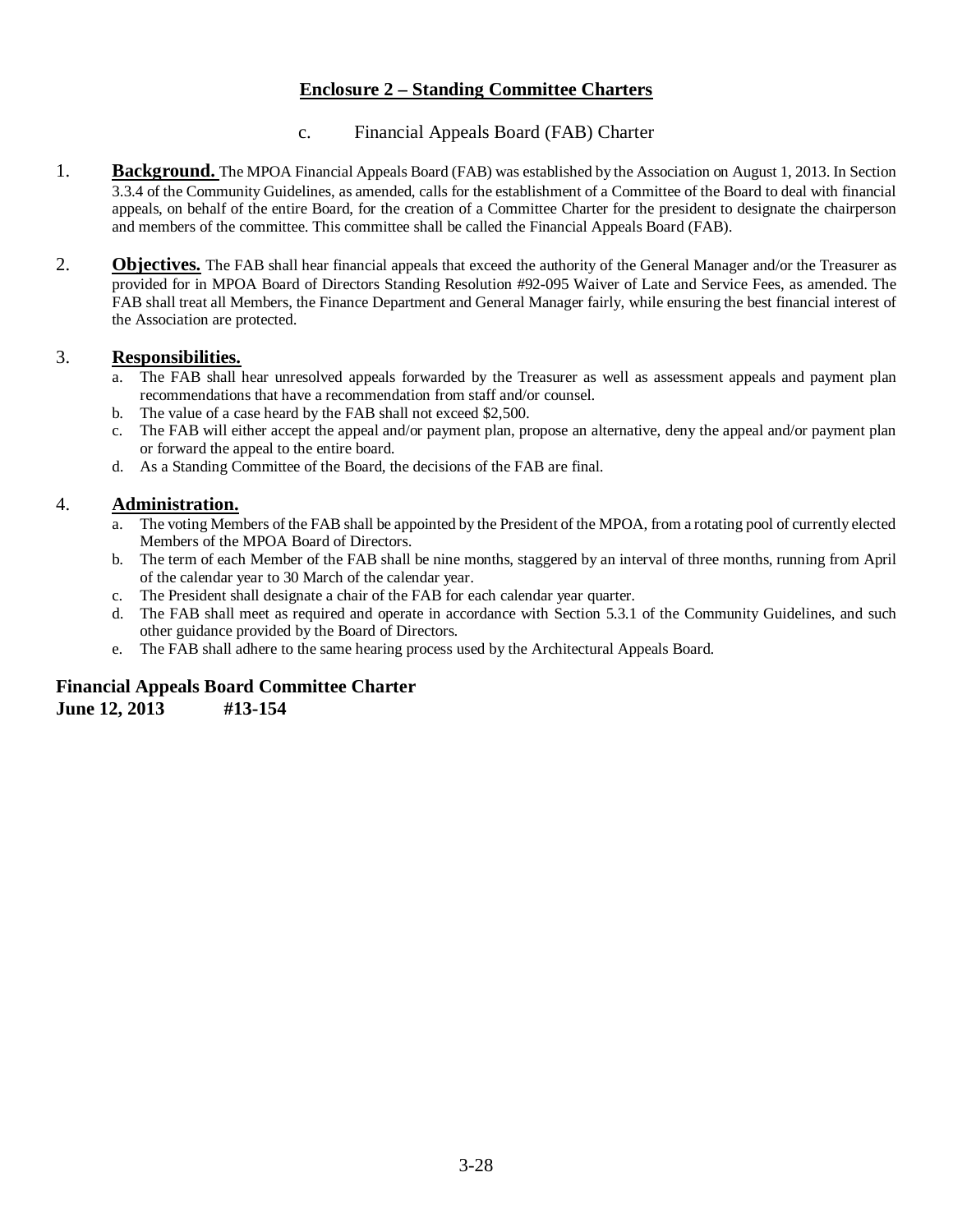- d. Montclair Publications Advisory Committee (MPAC) Charter
- 1. **Background.** The purpose of the MPAC is to provide oversight/control relative to the content, distribution and budget of Montclair publications, to include the *Montclairion*, the Montclair web site www.montclairva.com, and any additional publications. This committee was formerly known as the Montclairion Advisory Committee.
- 2. **Objective.** The objective of this committee is to oversee the *Montclairion* and the MPOA web site, which are the primary communications media between the BOD and Montclair residents.
- 3. **Responsibilities.** The Committee will review Montclair publications to ensure they conform to all MPOA Documents and that they communicate effectively with Montclair residents.

#### 4. **Administration.**

- a. The President of MPOA shall establish a schedule of appointments of Directors to MPAC to run from April 1 of one calendar year to March 30 of the next calendar year.
- b. The MPAC shall operate in accordance with section 2.7 of the Community Guidelines and such other guidance as given by the Board of Directors.

#### **Montclair Publications Advisory Committee Charter 12/10/03 #03-223**

Amended: 03/14/07 #07-029 03/09/11 #11-044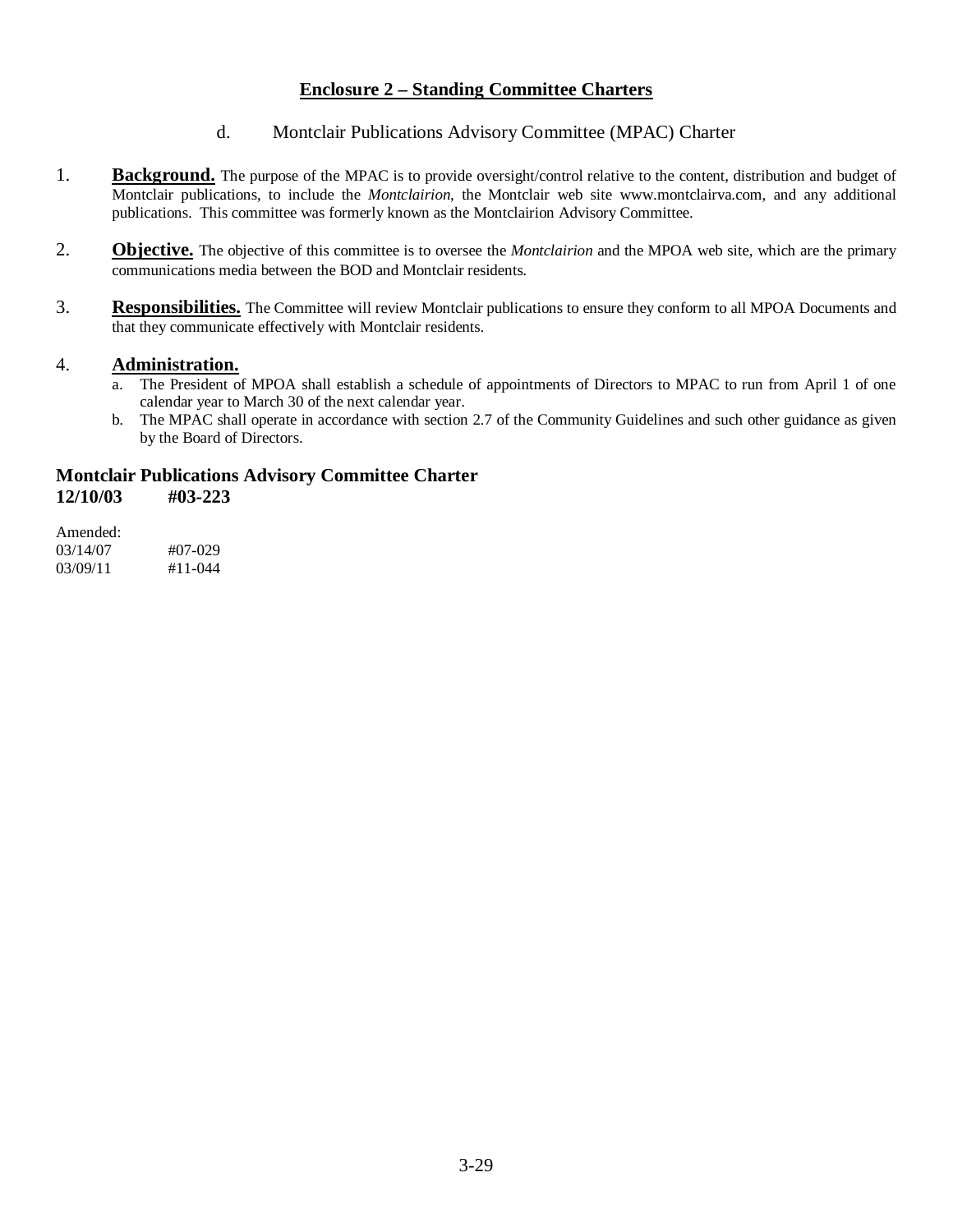### **Enclosure 3 – Progress Report for Committees (Sample)**

#### 1. **Identification of Task.**

Specify the task/objective which is the subject of the report.

### 2. **Action Taken.**

Provide a brief statement of committee actions since the last report. This should include meetings, any new tasks assigned and tasks which were completed.

#### 3. **Future Actions.**

Report the status of each continuing or remaining task, including a brief discussion of future action to be taken. Discuss changes to established milestone dates and identify any areas requiring assistance from the Board of Directors.

### 4. **Recommendations.**

List any recommendations requiring Board of Director action.

**\_\_\_\_\_\_\_\_\_\_\_\_\_\_\_\_\_\_\_\_\_\_\_\_\_\_\_\_\_\_\_\_\_\_\_\_\_\_\_\_\_\_\_\_**

Chairperson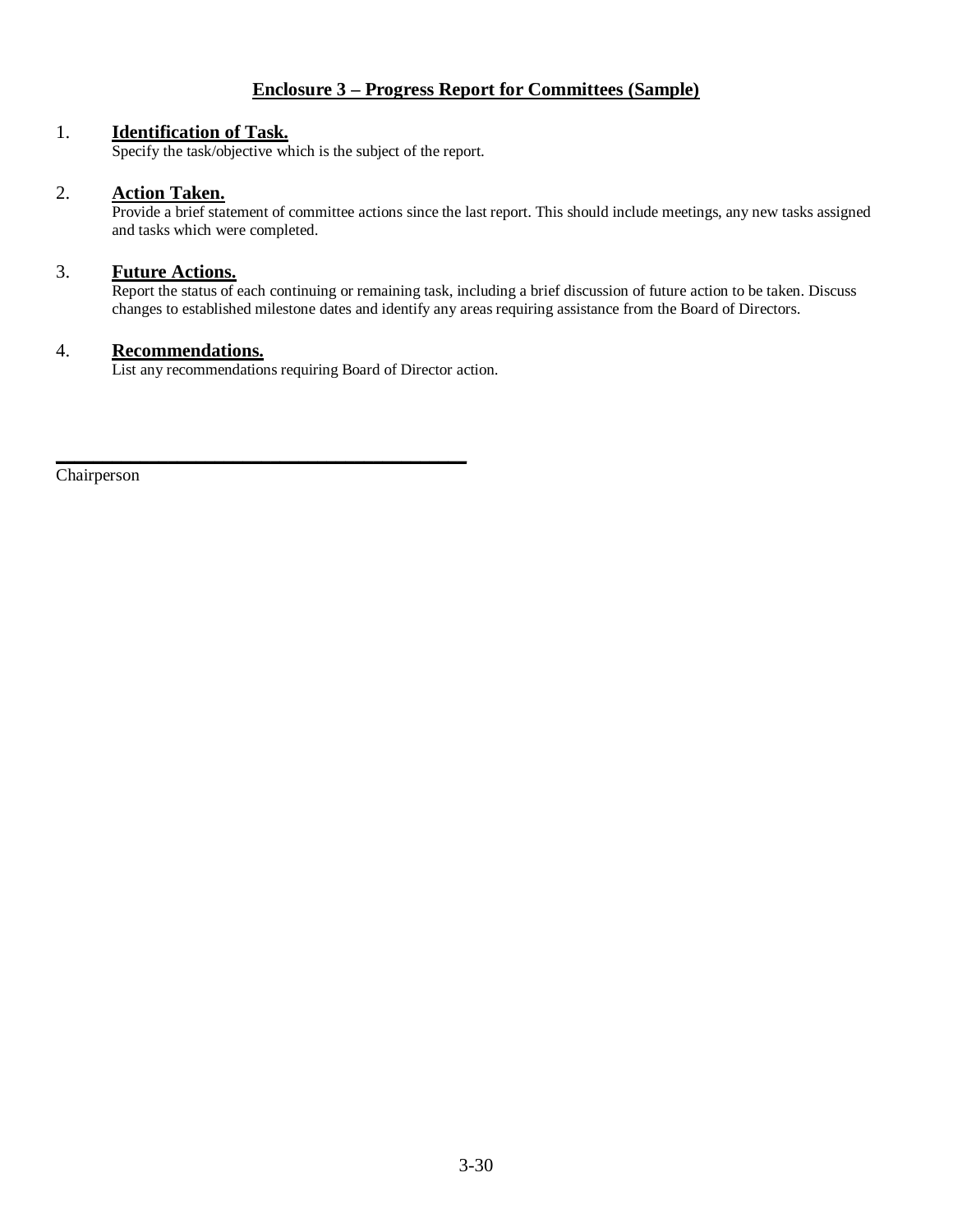# **Enclosure 4 – Final Report for Committees (Sample)**

### 1. **Identification of Task.**

Specify the task/objective which is the subject of the report.

#### 2. **Summation of Actions Taken.**

Summation of all actions required to complete a specific task.

### 3. **Funding Requirements.**

Any funding requirements or earnings generated by the task.

# 4. **Recommendations.**

Recommendations for commendations by the Board of Directors to individuals or organizations related to the task, future efforts.

# 5. **Publications Samples.**

Copies of any publications resulting from the task.

**\_\_\_\_\_\_\_\_\_\_\_\_\_\_\_\_\_\_\_\_\_\_\_\_\_\_\_\_\_\_\_\_\_\_\_\_\_\_\_\_\_\_\_\_**

**Chairperson**